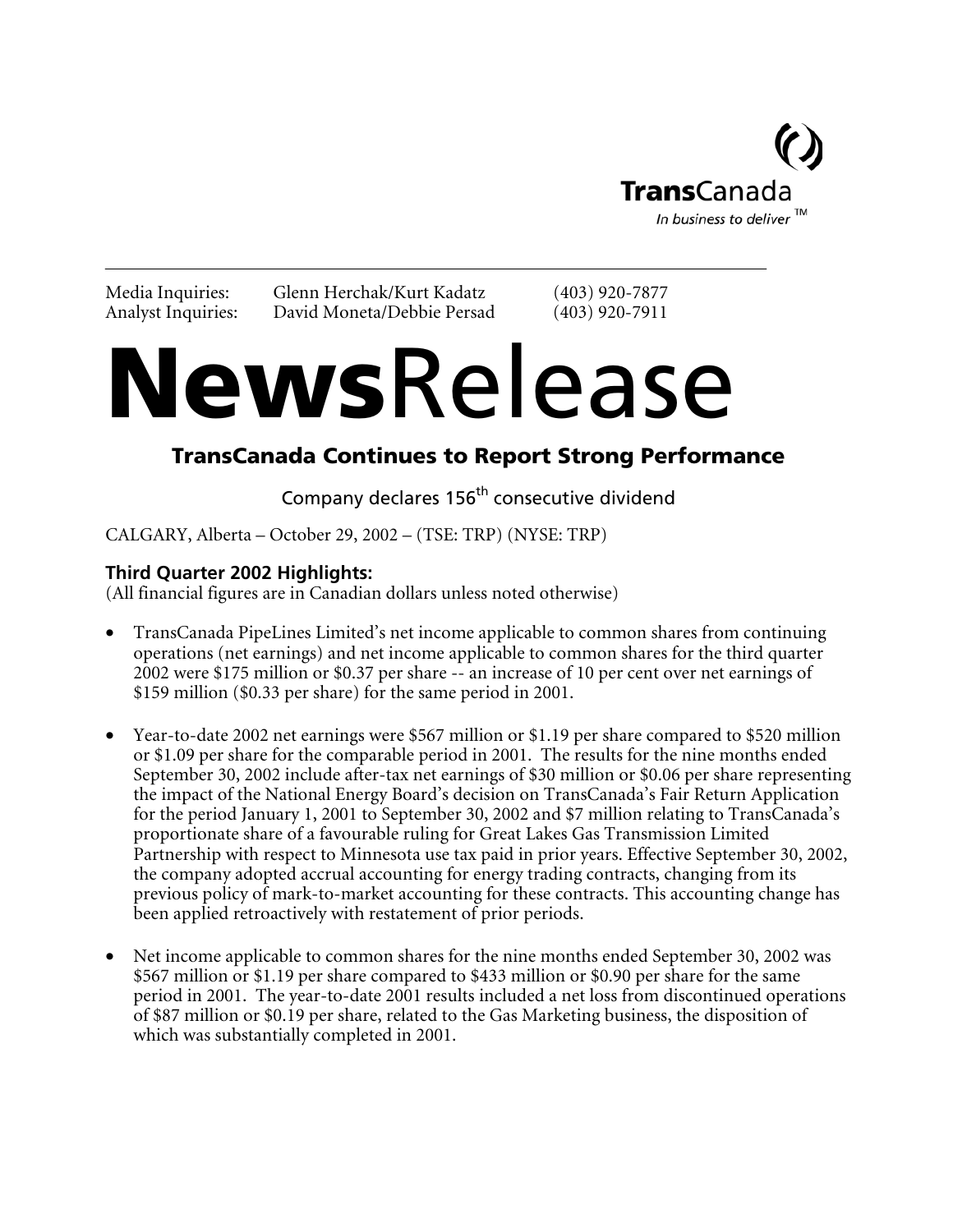- Funds generated from continuing operations for the third quarter 2002 were \$463 million, an increase of \$14 million compared to the same period last year. On a year-to-date basis, funds generated from continuing operations were \$1,395 million compared to \$1,263 million in 2001, an increase of 10 per cent.
- TransCanada invested \$201 million in its core businesses in the third quarter 2002 to further its growth strategies in pipelines and power.
- In September 2002, TransCanada filed an application with the National Energy Board (NEB) for tolls on its Canadian Mainline natural gas transmission system. TransCanada requested the tolls be effective January 1, 2003 upon expiry of currently approved tolls. TransCanada has also filed a request with the NEB for a review and variance of its RH-4-2001 Decision on TransCanada's Fair Return application. In the 2003 tolls application, TransCanada requested the NEB approve a fair return for 2003 that reflects its decision on the review and variance application.
- TransCanada's Board of Directors today declared a quarterly dividend of \$0.25 per share for the quarter ended December 31, 2002 on the outstanding common shares. This is the 156<sup>th</sup> consecutive quarterly dividend on TransCanada's common shares and is payable on January 31, 2003 to shareholders of record at the close of business on December 31, 2002. The Board also declared regular dividends on TransCanada's preferred shares.
- For the nine months ended September 30, 2002:
	- Deliveries of natural gas on the Alberta System averaged 11.3 billion cubic feet per day (Bcf/d) (2001 - 11.1 Bcf/d)
	- Field receipts volumes for the Alberta System were 11.3 Bcf/d (2001 11.5 Bcf/d)
	- Canadian Mainline deliveries averaged 7.1 Bcf/d (2001 6.8 Bcf/d)
	- Canadian Mainline deliveries originating at the Alberta border and in Saskatchewan were 6.1 Bcf/d (2001 - 5.8 Bcf/d)
	- The BC System delivered an average of 1.0 Bcf/d  $(2001 1.1 \text{ Bcf/d})$

"We are pleased to report continued solid earnings for the third quarter," said Hal Kvisle, TransCanada's chief executive officer. "Our positive earnings, cash flow and strong balance sheet are a direct result of our commitment to operational excellence and our low risk, asset-based approach to conducting business."

In the third quarter 2002, TransCanada furthered its strategy of growing and optimizing its power assets by signing an agreement with an affiliate of El Paso Corporation for the acquisition of the 300-megawatt (MW) ManChief power plant near Brush, Colorado. TransCanada expects to complete the approximately US\$127 million transaction (subject to post-closing adjustments) in the fourth quarter 2002.

"The ManChief acquisition will bring the amount of power TransCanada owns, controls or has under construction to more than 2,550 megawatts," said Mr. Kvisle. "The entire capacity of the plant is sold under long-term tolling contracts and will be immediately accretive to earnings."

Also in the third quarter 2002, TransCanada acquired a general partnership interest in Northern Border Partners, L.P. for \$19 million. As a result of this transaction, TransCanada is entitled to a 17.5 per cent vote on the partnership policy committee of Northern Border Partners, L.P., which owns 70 per cent of Northern Border Pipeline Company.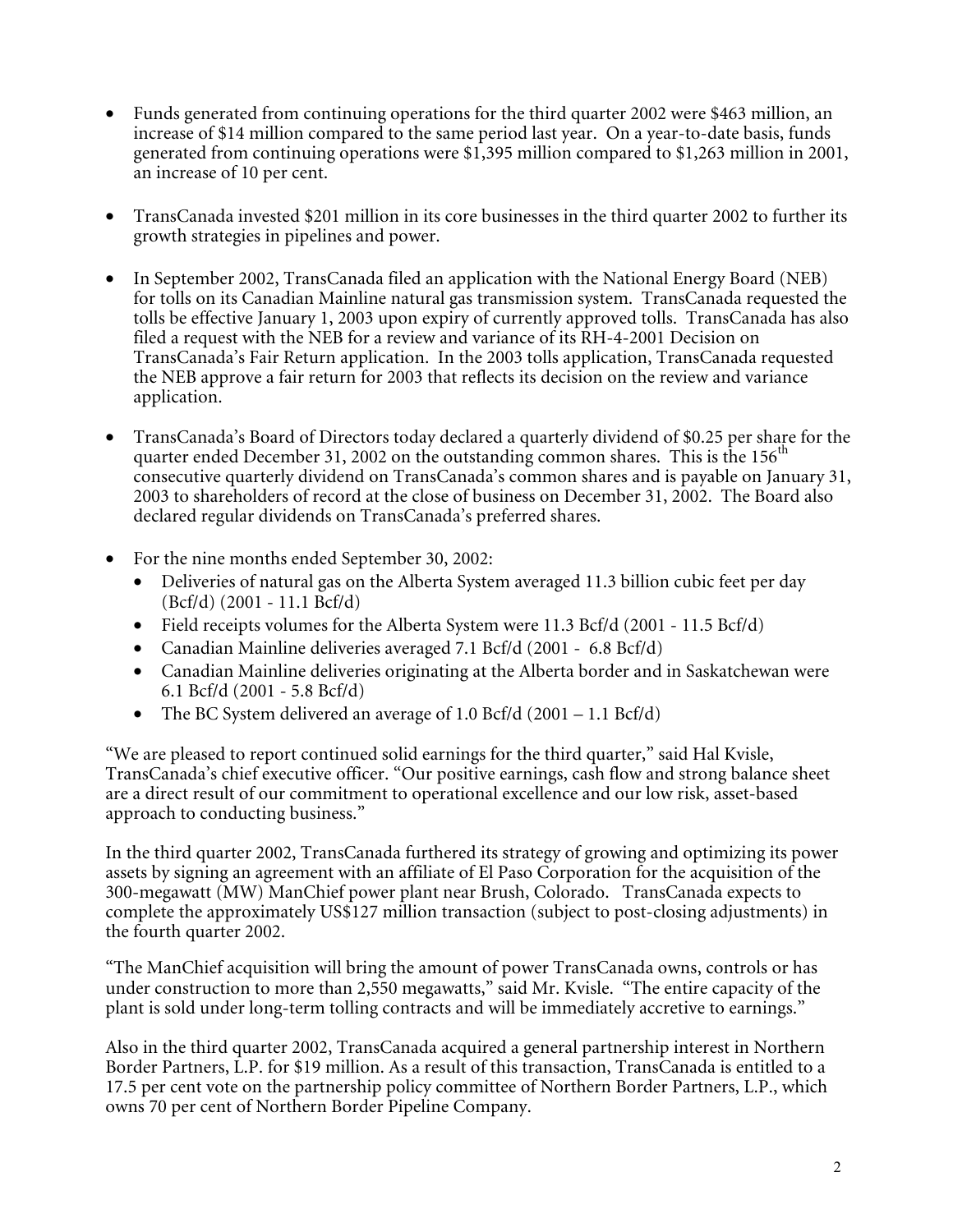"Our management role in Northern Border Partners will contribute to TransCanada's ability to bring northern natural gas to the growing North American marketplace," said Mr. Kvisle. "The Northern Border Pipeline transports gas from the Montana-Saskatchewan border to markets in the midwestern United States. In our view, it is a preferred route to move gas from the North to markets in the future."

He concluded, "Over the past two years, we have consistently applied a disciplined and steady approach to the management and growth of our pipeline and power businesses. As a result, TransCanada continues to improve its strong financial position and deliver solid results to its shareholders – a significant accomplishment during a volatile time for the energy industry.

"There are numerous opportunities in the North American marketplace in both pipelines and power generation. We are in the enviable position of having the financial capacity to act when the time is right," he said. "However, as we have stated before, we will be prudent and continue to approach each opportunity with a focus on enhancing and maximizing shareholder value while maintaining our financial integrity."

## **Conference Call**

TransCanada will hold a teleconference today at 1:00 p.m. (Mountain) / 3:00 p.m. (Eastern) to discuss the third quarter 2002 financial results and general developments and issues concerning the company. Analysts, members of the media and other interested parties wanting to participate in the call should dial 1-800-273-9672 or 416-695-5806 (Toronto area) at least 10 minutes prior to the start of the call. No pass code is required. A live audio web cast of the teleconference will also be available on TransCanada's web site at www.transcanada.com.

The conference will begin with a short address by members of TransCanada's executive management, followed by a question and answer period for investment analysts. A question and answer period for members of the media will immediately follow.

A replay of the teleconference will be available two hours after the conclusion of the call until midnight, November 5*,* 2002 by dialing 1-800-408-3053 or 416-695-5800 (Toronto area) and entering passcode 1291106. The web cast will be archived and available for replay.

#### **About TransCanada**

TransCanada is a leading North American energy company. It is focused on natural gas transmission and power services with employees who are expert in these businesses. The company's network of approximately 38,000 kilometres of pipeline transports the majority of western Canada's natural gas production to the fastest growing markets in Canada and the United States. TransCanada owns, controls or is constructing a total of approximately 2,250 megawatts of power -- an amount of power that can meet the needs of more than two million average households. The company's common shares trade under the symbol TRP on the Toronto and New York stock exchanges. Visit us on the internet at www.transcanada.com for more information.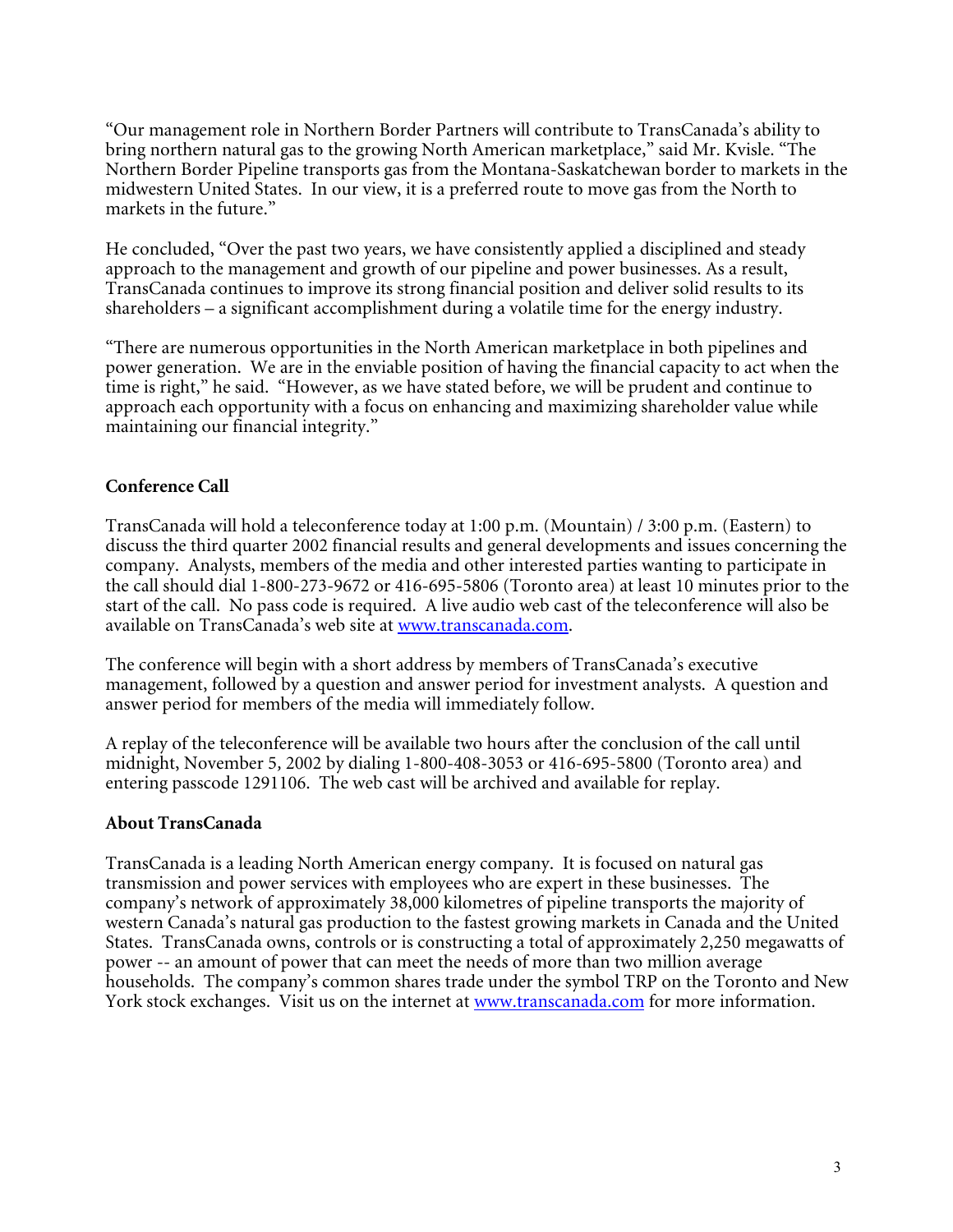#### **Third Quarter 2002 Financial Highlights** (unaudited)

| 2002<br>1,285<br>175<br>463<br>(182) | 2001<br>1,293<br>159<br>449<br>(90) | 2002<br>3,876<br>567<br>1,395<br>(393) | 2001<br>433    |
|--------------------------------------|-------------------------------------|----------------------------------------|----------------|
|                                      |                                     |                                        | 3,996<br>1,263 |
|                                      |                                     |                                        |                |
|                                      |                                     |                                        |                |
|                                      |                                     |                                        |                |
|                                      |                                     |                                        | (269)          |
|                                      |                                     |                                        |                |
|                                      | Three months ended September 30     | Nine months ended September 30         |                |
| 2002                                 | 2001                                | 2002                                   | 2001           |
| \$0.37                               | \$0.33                              | \$1.19                                 | \$0.90         |
| \$0.25                               | \$0.225                             | \$0.75                                 | \$0.675        |
| \$0.97                               | \$0.94                              | \$2.92                                 | \$2.66         |
|                                      |                                     |                                        |                |
| 478.9                                | 475.8                               | 478.0                                  | 475.5          |
|                                      |                                     | 479.1                                  | 476.3          |
|                                      |                                     | 479.1<br>476.3                         |                |

-30-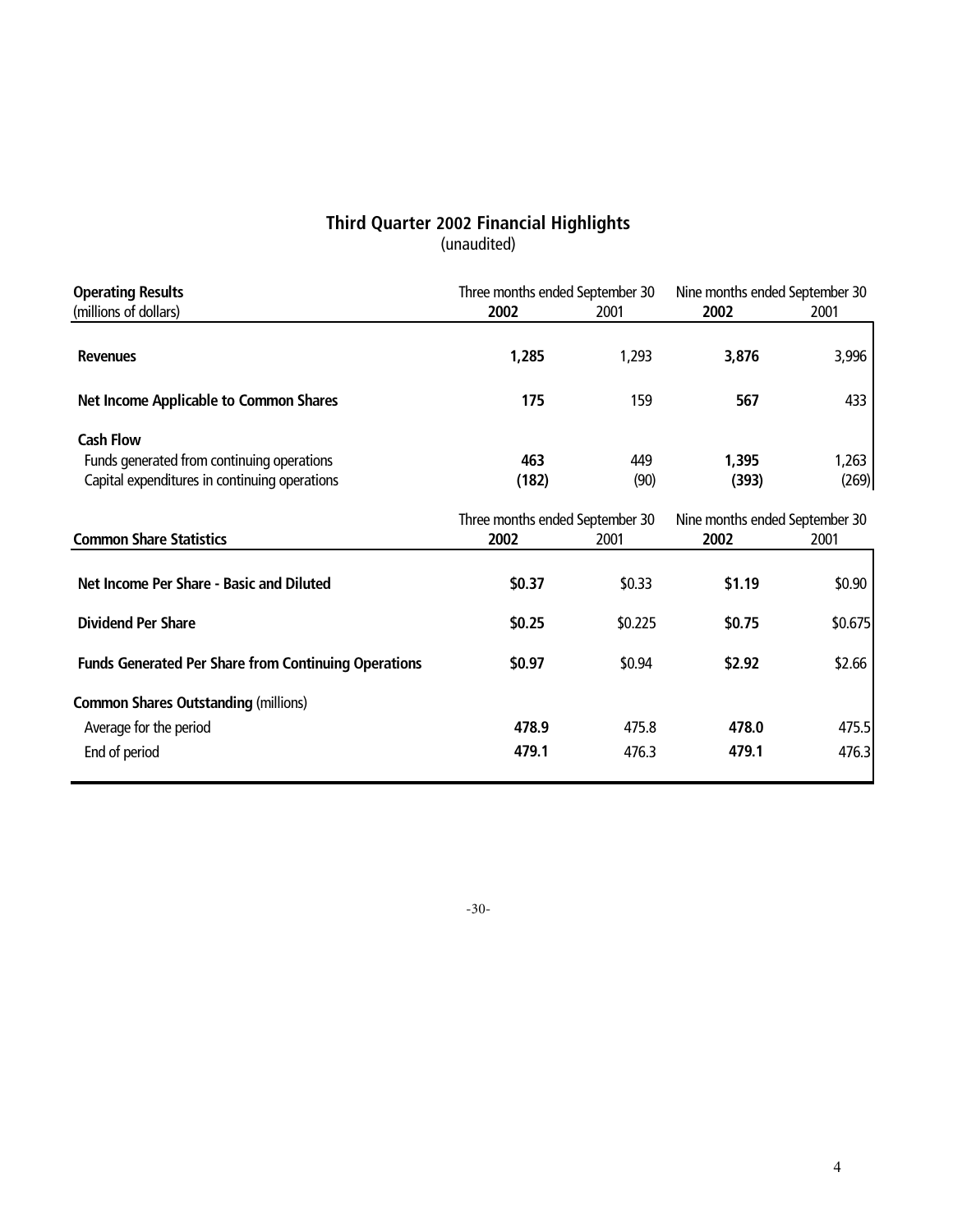

# **THIRD QUARTER 2002** Quarterly Report to Shareholders

**Consolidated Results-at-a-Glance**

| (unaudited)                                     |        | Three months ended September 30 |        | Nine months ended September 30 |
|-------------------------------------------------|--------|---------------------------------|--------|--------------------------------|
| (millions of dollars except per share amounts)  | 2002   | 2001*                           | 2002   | 2001*                          |
| Net Income/(Loss) Applicable to Common Shares   |        |                                 |        |                                |
| Continuing operations                           | 175    | 159                             | 567    | 520                            |
| Discontinued operations                         |        |                                 |        | (87)                           |
|                                                 | 175    | 159                             | 567    | 433                            |
| Net Income/(Loss) Per Share - Basic and Diluted |        |                                 |        |                                |
| Continuing operations                           | \$0.37 | \$0.33                          | \$1.19 | \$1.09                         |
| Discontinued operations                         |        |                                 |        | (0.19)                         |
|                                                 | \$0.37 | \$0.33                          | \$1.19 | \$0.90                         |

\*Restated, see note 2, Accounting Changes, in the Notes to the Consolidated Financial Statements.

# **Management's Discussion and Analysis**

The following discussion and analysis should be read in conjunction with the accompanying unaudited consolidated financial statements of TransCanada PipeLines Limited (TransCanada or the company) and the notes thereto.

# **Results of Operations**

#### **Consolidated**

TransCanada's net income applicable to common shares from continuing operations (net earnings) for the nine months ended September 30, 2002 was \$567 million or \$1.19 per share compared to \$520 million or \$1.09 per share for the comparable period in 2001. The increase of \$47 million or \$0.10 per share in the first nine months of 2002 compared to the same period in 2001 is primarily due to strong results from the Transmission business partially offset by lower earnings from the Power segment. In June 2002, TransCanada received the National Energy Board (NEB) decision on its Fair Return application (Fair Return decision) to determine the cost of capital to be included in the calculation of 2001 and 2002 final tolls on its Canadian Mainline. The results for the nine months ended September 30, 2002 include after-tax net earnings of \$30 million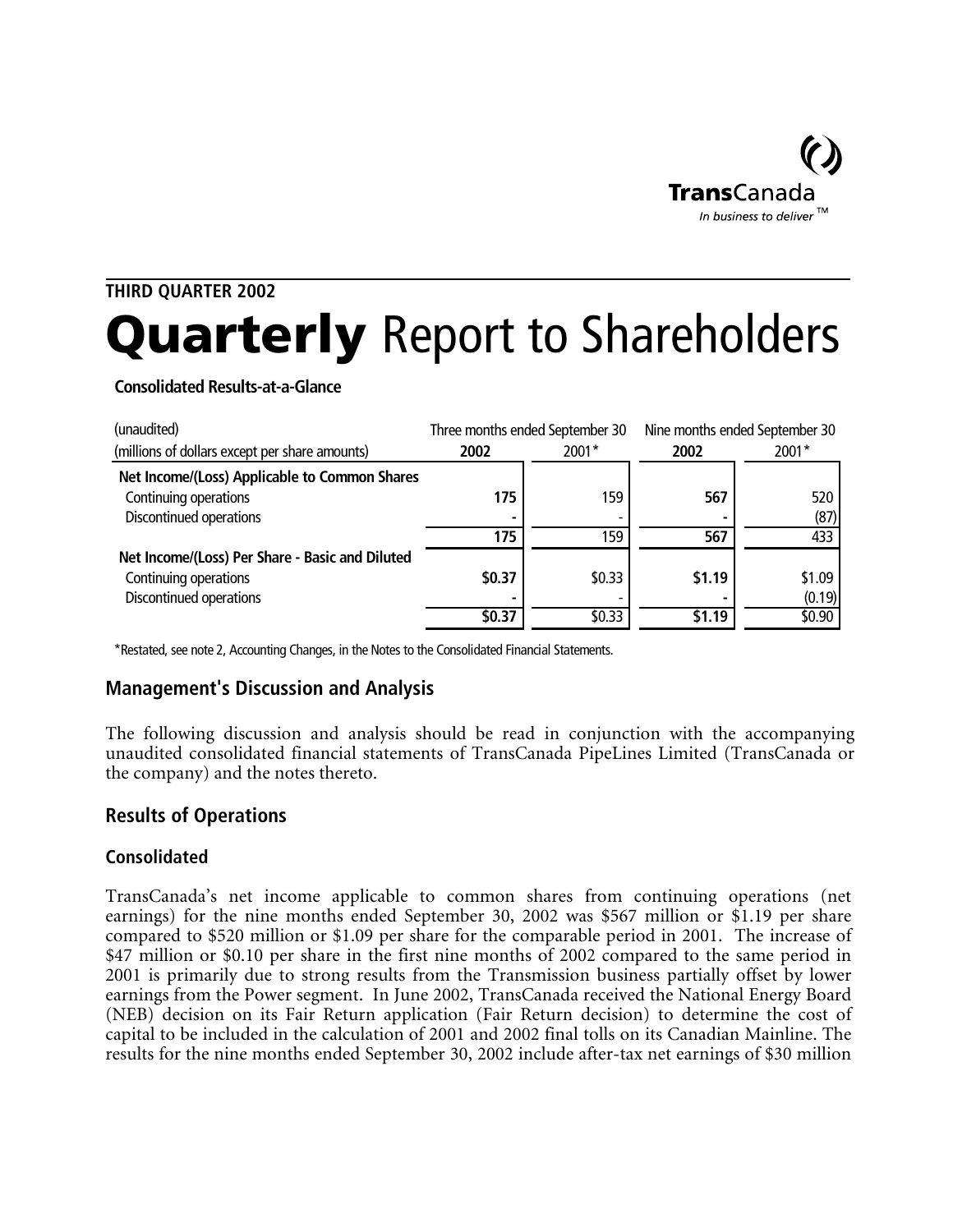or \$0.06 per share representing the impact of the Fair Return decision for the period January 1, 2001 to September 30, 2002 and \$7 million relating to TransCanada's proportionate share of a favourable ruling in Great Lakes with respect to Minnesota use tax paid in prior years.

Net income applicable to common shares for the nine months ended September 30, 2002 was \$567 million or \$1.19 per share compared to \$433 million or \$0.90 per share for the same period in 2001. The year-to-date 2001 results included a net loss from discontinued operations of \$87 million or \$0.19 per share related to the Gas Marketing business, the disposition of which was substantially completed in 2001.

TransCanada's net earnings and net income applicable to common shares for third quarter 2002 were \$175 million or \$0.37 per share compared to \$159 million or \$0.33 per share for third quarter 2001. All three segments contributed to the increase of \$16 million or \$0.04 per share in the third quarter.

Effective September 30, 2002, the company adopted accrual accounting for energy trading contracts, changing from its previous policy of mark-to-market accounting for these contracts. With the company's exit from the Gas Marketing business, which was a trading based operation, and its continued focus on using marketing activities to support its power generation assets and power purchase arrangements, the use of accrual accounting better reflects the underlying performance of the power operations. This change eliminates unrealized gains and losses on energy trading contracts recognized under mark-to-market accounting. This accounting change has been applied retroactively with restatement of prior periods (see note 2, Accounting Changes, in the Notes to Consolidated Financial Statements). The cumulative effect of this accounting change as at January 1, 2001 was a decrease in retained earnings of \$20 million. Net earnings for the nine months ended September 30, 2001 included a positive adjustment of \$12 million. Under accrual accounting, net earnings for the nine months ended September 30, 2002 are \$8 million higher than would have been reported under mark-to-market accounting.

| (unaudited)                                   |      | Three months ended September 30 |      | Nine months ended September 30 |
|-----------------------------------------------|------|---------------------------------|------|--------------------------------|
| (millions of dollars)                         | 2002 | 2001                            | 2002 | 2001                           |
| Transmission                                  | 154  | 145                             | 491  | 432                            |
| Power                                         | 35   | 33                              | 116  | 133                            |
| Corporate                                     | (14) | (19)                            | (40) | (45)                           |
| Continuing operations                         | 175  | 159                             | 567  | 520                            |
| Discontinued operations                       |      |                                 |      | (87)                           |
|                                               |      |                                 |      |                                |
| <b>Net Income Applicable to Common Shares</b> | 175  | 159                             | 567  | 433                            |

#### **Segment Results-at-a-Glance**

#### **Transmission**

The Transmission business generated net earnings of \$154 million and \$491 million for the three and nine months ended September 30, 2002, respectively.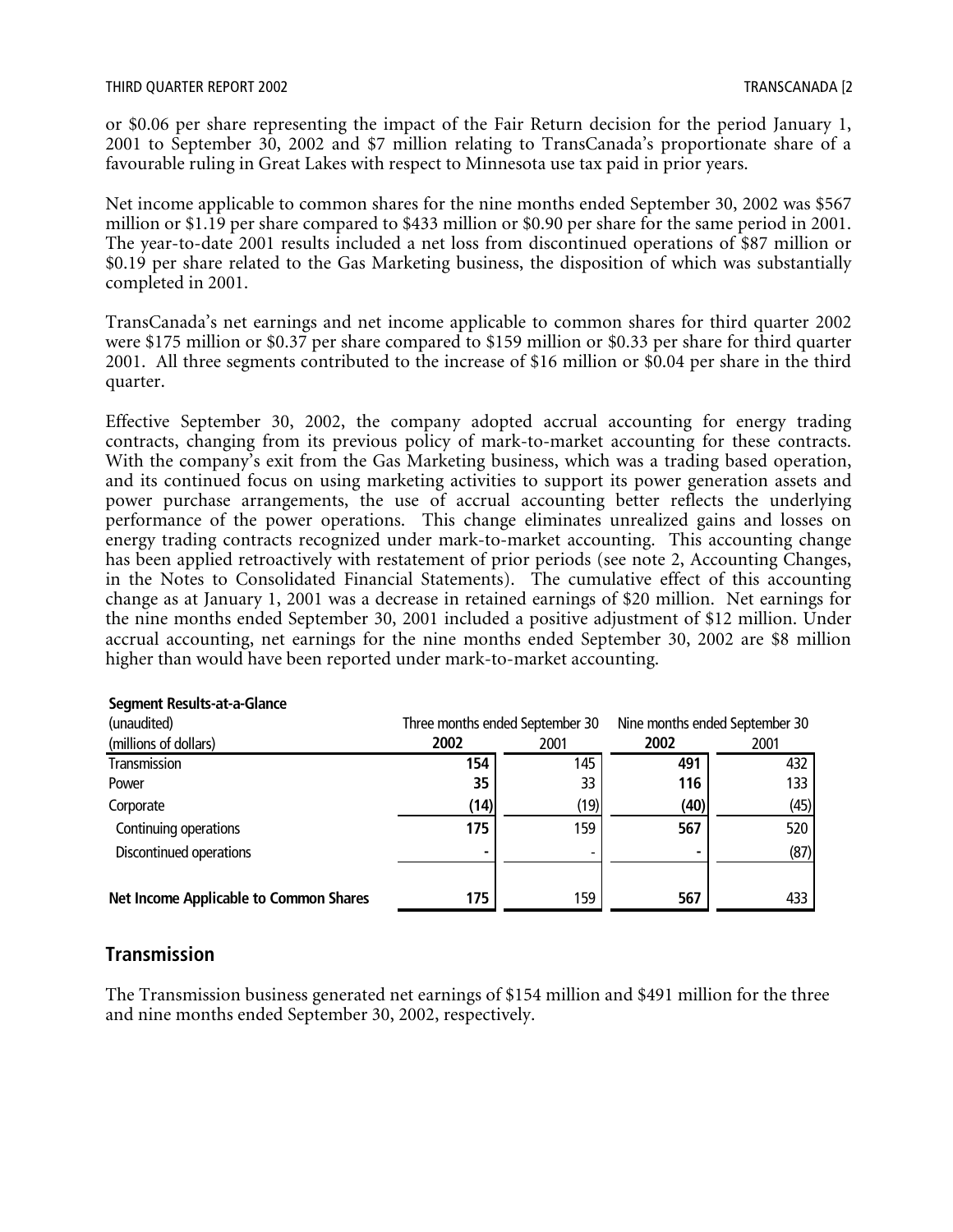| Transmission Results-at-a-Glance |  |
|----------------------------------|--|
|----------------------------------|--|

| (unaudited)                             | Three months ended September 30 |      |      | Nine months ended September 30 |
|-----------------------------------------|---------------------------------|------|------|--------------------------------|
| (millions of dollars)                   | 2002                            | 2001 | 2002 | 2001                           |
| <b>Wholly-Owned Pipelines</b>           |                                 |      |      |                                |
| Alberta System                          | 56                              | 52   | 158  | 145                            |
| Canadian Mainline                       | 72                              | 68   | 232  | 204                            |
| <b>BC System</b>                        |                                 |      | 4    | 4                              |
|                                         | 129                             | 121  | 394  | 353                            |
| <b>North American Pipeline Ventures</b> |                                 |      |      |                                |
| <b>Great Lakes</b>                      | 13                              | 13   | 49   | 41                             |
| TC PipeLines, LP                        | 4                               | 3    | 12   | 11                             |
| <b>Iroquois</b>                         | 4                               | 5    | 15   | 12                             |
| Portland                                |                                 | (1)  | 2    | (1)                            |
| <b>Foothills</b>                        | 4                               |      | 13   | 15                             |
| Trans Québec & Maritimes                | 2                               | 2    | 6    | 6                              |
| Northern Development                    | (3)                             | (5)  | (5)  | (6)                            |
| Other                                   |                                 | 3    | 5    |                                |
|                                         | 25                              | 24   | 97   | 79                             |
| Net earnings                            | 154                             | 145  | 491  | 432                            |

#### Wholly-Owned Pipelines

The Alberta System's net earnings of \$56 million in third quarter 2002 increased \$4 million compared to \$52 million in the same quarter of 2001. Net earnings for the nine months ended September 30, 2002 increased \$13 million from the same period in 2001. The increase in net earnings for third quarter 2002 was primarily due to an interest refund relating to a prior year income tax reassessment. The increase in year-to-date net earnings was primarily due to higher earnings from the Alberta System Rate Settlement, an interest refund relating to a prior year income tax reassessment, and the expiry of TransCanada's transition support costs with respect to the products and receipt-point pricing structure in first quarter 2002.

The Canadian Mainline's net earnings have increased \$4 million and \$28 million respectively for the three and nine months ended September 30, 2002 when compared to the corresponding periods in 2001. Net earnings in 2002 reflect the impact of the Fair Return decision which included an increase in the deemed common equity ratio from 30 to 33 per cent effective January 1, 2001 and an approved rate of return on common equity of 9.61 per cent for 2001 and 9.53 per cent for 2002.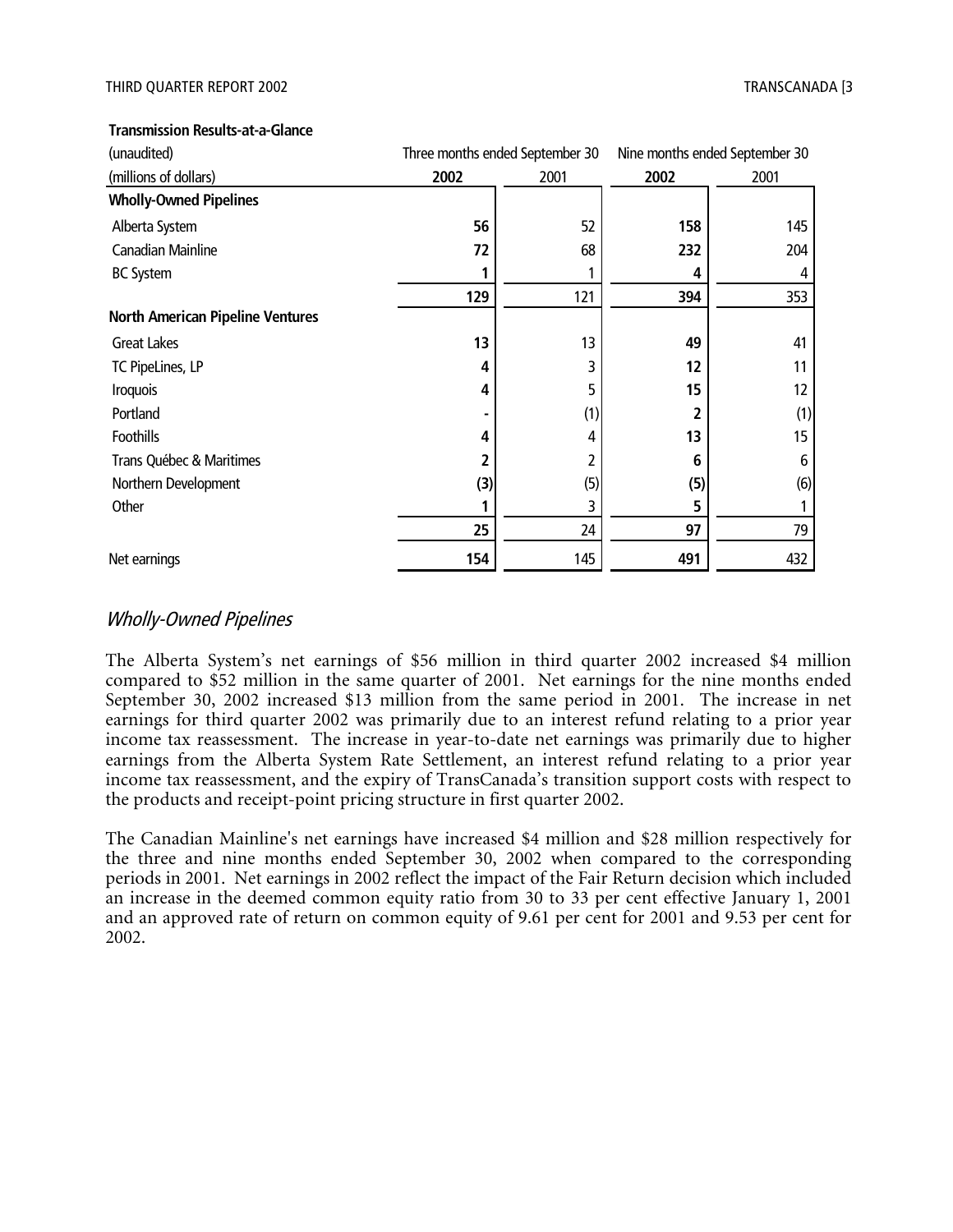| <b>Operating Statistics</b>                                    | Alberta             |       | Canadian   |       | BС     |      |
|----------------------------------------------------------------|---------------------|-------|------------|-------|--------|------|
| Nine months ended September 30 (unaudited)                     | System <sup>*</sup> |       | Mainline** |       | System |      |
|                                                                | 2002                | 2001  | 2002       | 2001  | 2002   | 2001 |
| Average investment base (\$millions)<br>Delivery volumes (Bcf) | 5.089               | 5.195 | 8.909      | 9.202 | 204    | 205  |
| <b>Total</b>                                                   | 3.076               | 3.037 | 1,950      | 1.857 | 270    | 287  |
| Average per day                                                | 11.3                | 11.1  | 7.1        | 6.8   | 1.0    |      |

\*Field receipt volumes for the Alberta System for the nine months ended September 30, 2002 were 3,094 Bcf (2001 - 3,137 Bcf); average per day were 11.3 Bcf (2001 - 11.5 Bcf).

\*\*Canadian Mainline deliveries originating at the Alberta border and in Saskatchewan for the nine months ended September 30, 2002 were 1,665 Bcf (2001 - 1,584 Bcf); average per day were 6.1 Bcf (2001 - 5.8 Bcf).

#### North American Pipeline Ventures

TransCanada's proportionate share of net earnings from its other Transmission businesses was \$25 million and \$97 million for the three and nine months ended September 30, 2002, respectively. Net earnings for the three and nine months ended September 30, 2002 were \$1 million and \$18 million higher, respectively, compared to the same periods in 2001.

Higher year-to-date net earnings reflect TransCanada's \$7 million share of a favourable ruling in Great Lakes related to Minnesota use tax paid in prior years. Excluding the impact of the Great Lakes favourable ruling, the increase in year-to-date net earnings was mainly due to favourable foreign exchange rates on stronger operating results from U.S. pipeline affiliates and TransCanada's increased ownership interests in Iroquois and Portland acquired in second quarter 2001. In addition, net earnings related to TransCanada's share of other ventures, including CrossAlta gas storage facilities, Ventures LP and TransGas de Occidente, increased \$4 million in the nine months ended September 30, 2002 compared to the same period in the prior year.

#### **Power**

#### **Power Results-at-a-Glance**

| (unaudited)                               | Three months ended September 30 |      |      | Nine months ended September 30 |
|-------------------------------------------|---------------------------------|------|------|--------------------------------|
| (millions of dollars)                     | 2002                            | 2001 | 2002 | 2001                           |
| Power LP investment                       | 9                               | q    | 27   | 29                             |
| Northeastern U.S. operations              | 27                              | 36   | 114  | 104                            |
| Western operations                        | 40                              | 24   | 101  | 134                            |
| General, administrative and support costs | (17)                            | (10) | (48) | (31)                           |
| Operating and other income                | 59                              | 59   | 194  | 236                            |
| Financial charges                         | (3)                             | (5)  | (9)  | (15)                           |
| Income taxes                              | (21)                            | (21) | (69) | (88)                           |
| Net earnings                              | 35                              | 33   | 116  | 133                            |

Net earnings for the nine months ended September 30, 2002 were \$17 million lower when compared to the same period in 2001. Net earnings of \$35 million in third quarter 2002 increased \$2 million compared to \$33 million in third quarter 2001.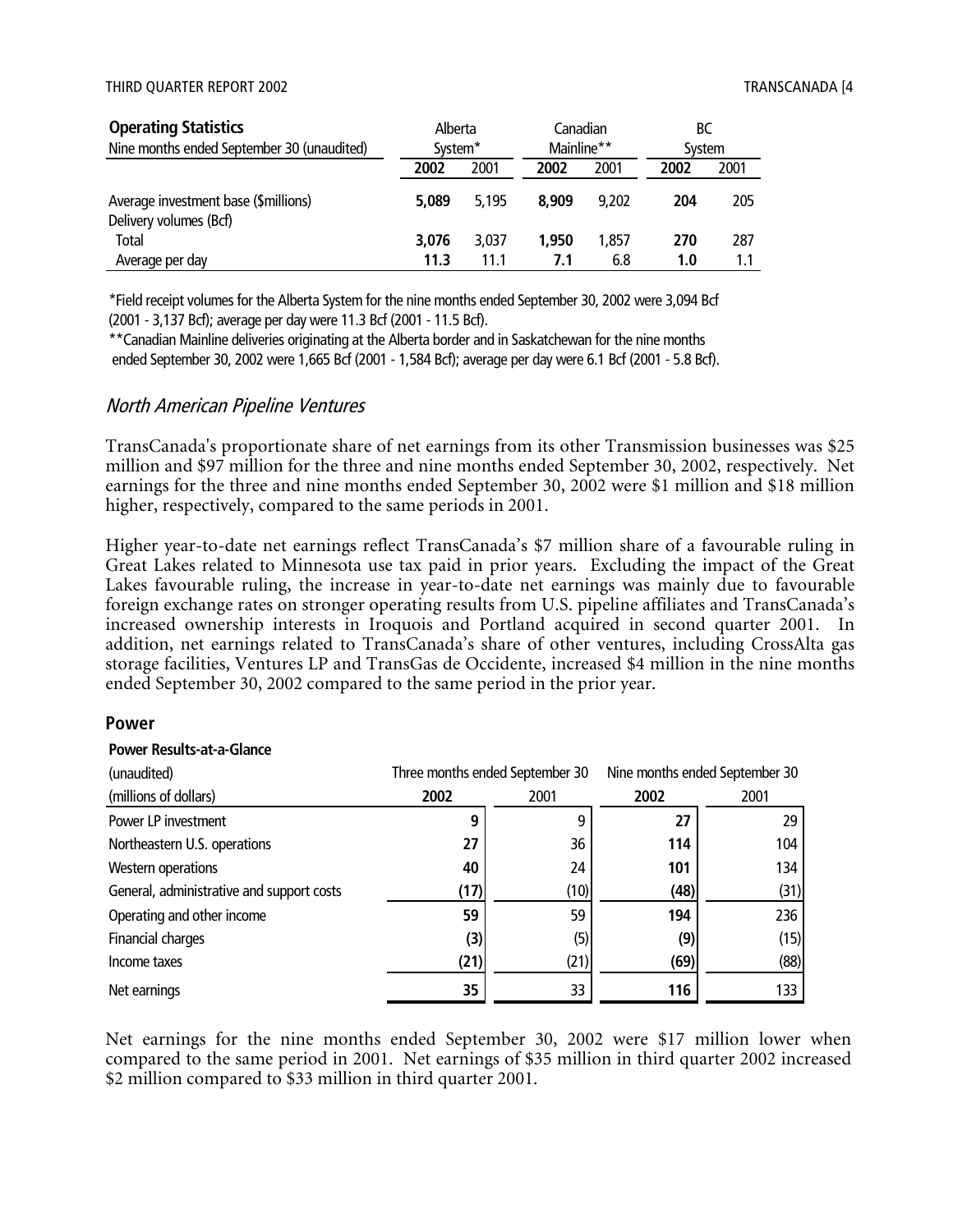Operating and other income from the investment in TransCanada Power, L.P. remained consistent in the three months ended September 30, 2002 compared to the same period in 2001. However, for the nine months ended September 30, 2002, it decreased slightly when compared to the same period in 2001, primarily due to an unplanned outage at the Williams Lake plant in the first half of 2002.

The decrease of \$9 million in operating and other income from the Northeastern U.S. operations for the three months ended September 30, 2002 is primarily due to lower revenues under long-term power sales arrangements compared to the same period in 2001. Operating and other income for the nine months ended September 30, 2002 is higher by \$10 million compared to the same period in 2001 mainly due to the acquisition of the Curtis Palmer Hydroelectric Company, L.P. in July 2001, partially offset by lower revenues under long-term power sales arrangements.

Operating and other income from Western operations for the three months ended September 30, 2002 was \$40 million, which was \$16 million higher than the same period in 2001, and included income from the Sundance B power purchase arrangement (PPA) acquired at the end of 2001, income from the commercial start up of the Redwater and Carseland plants in January 2002, and lower contract prices on the sale of output from the Sundance A PPA compared to the prior year. Operating and other income for the nine months ended September 30, 2002 is \$33 million lower than the same period in 2001 due mainly to TransCanada's ability in 2001 to take advantage of market opportunities created by high market prices and power price volatility, and in 2002, lower contract prices for the Sundance A PPA. These impacts were offset by income from the Sundance B PPA and the Redwater and Carseland plants.

The increase in general, administrative and support costs for the three and nine months ended September 30, 2002 compared to the same periods in 2001 is due to the continuing growth of the Power business.

#### **Corporate**

Net expenses for the three and nine months ended September 30, 2002 were \$5 million lower than net expenses for the same periods in 2001. Results for the nine months ended September 30, 2001 included a positive adjustment of \$5 million to foreign currency gains reflecting the January 1, 2002 required retroactive adoption of an accounting change issued by the Canadian Institute of Chartered Accountants related to foreign currency translation. There was no impact of this accounting change in the three months ended September 30, 2001 and in the nine months ended September 30, 2002.

Net expenses for third quarter 2002 have improved by \$5 million compared to third quarter 2001 primarily due to the positive impact of lower interest rates. Corporate's results for the nine months ended September 30, 2002 have improved by \$10 million compared to the corresponding period in 2001, excluding the impact of the foreign currency accounting change. This increase is primarily due to the positive impact of lower interest rates and lower general and administrative expenses related to services that support discontinued operations, partially offset by increased financial charges with respect to the Fair Return decision.

#### **Discontinued Operations**

The Board of Directors approved a plan in July 2001 to dispose of the company's Gas Marketing business. The company's exit from Gas Marketing was substantially completed by December 31, 2001. As described in Management's Discussion and Analysis in TransCanada's 2001 Annual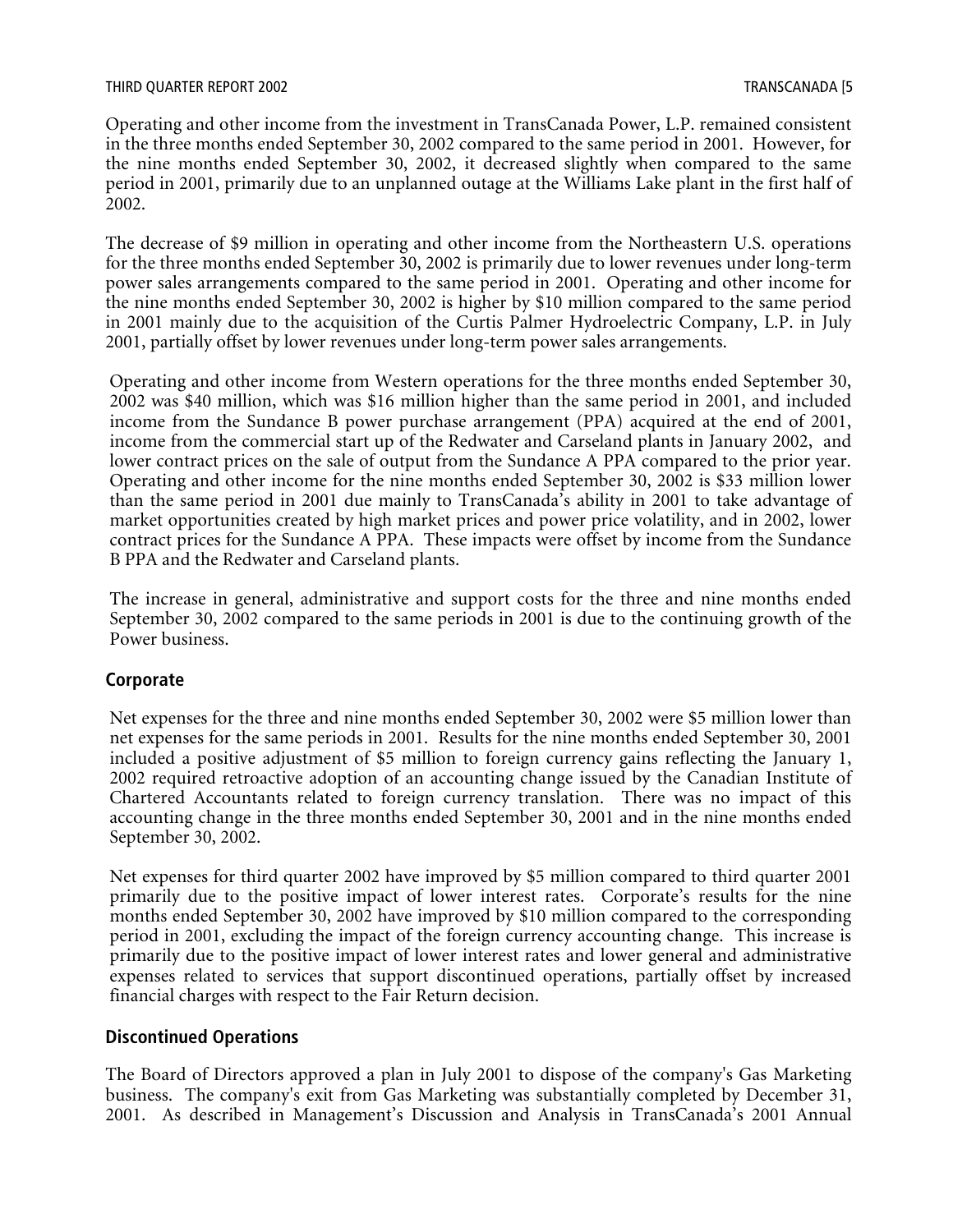#### THIRD QUARTER REPORT 2002 TRANSCANADA [6

Report, the company remains contingently liable pursuant to obligations under certain energy trading contracts that relate to the divested Gas Marketing business. At September 30, 2002, TransCanada reviewed the provision for loss on discontinued operations, including the approximately \$100 million of deferred after-tax gains and remaining obligations related to the Gas Marketing business, and concluded the provision and continued deferral of the gains were appropriate. As a result, there was no earnings impact related to discontinued operations in third quarter of 2002.

## **Liquidity and Capital Resources**

#### **Funds Generated from Operations**

Funds generated from continuing operations for the nine months ended September 30, 2002 increased by \$132 million in comparison to the same period in 2001. Funds generated from continuing operations for third quarter 2002 increased \$14 million compared to the prior year third quarter.

TransCanada's ability to generate adequate amounts of cash and cash equivalents in the short term and the long term when needed, and to maintain capacity to provide for planned growth remains unchanged since December 31, 2001.

#### **Investing Activities**

In the three and nine months ended September 30, 2002, capital expenditures, excluding acquisitions, totalled \$182 million (2001 -  $\overline{$95}$  million) and \$397 million (2001 - \$318 million), respectively, and related primarily to maintenance and capacity capital in the Transmission business and ongoing construction of the Bear Creek and MacKay River power plants in Alberta. In third quarter 2002, TransCanada acquired a general partnership interest in Northern Border Partners, L.P. for \$19 million (see Other Recent Developments – North American Pipeline Ventures). In third quarter 2001, TransCanada acquired the Curtis Palmer Hydroelectric Company, L.P. for \$438 million.

#### **Financing Activities**

TransCanada used a portion of its cash resources to fund debt maturities of \$230 million and reduce notes payable by \$228 million in the nine months ended September 30, 2002.

In the fourth quarter 2002, TransCanada intends to file shelf prospectuses in Canada in the amount of \$2 billion and in the United States in the amount of US\$1 billion. These shelf prospectuses will qualify for the issuance of common shares, preferred shares and/or debt securities.

*The above statement does not constitute an offer to sell or the solicitation of an offer to buy any securities for sale in the United States. Any such offer will only be made by means of a prospectus supplement filed with the Securities and Exchange Commission if the company determines to go forward with an offering.*

#### **Dividends**

On October 29, 2002, TransCanada's Board of Directors declared a quarterly dividend of \$0.25 per share for the quarter ended December 31, 2002 on the outstanding common shares. This is the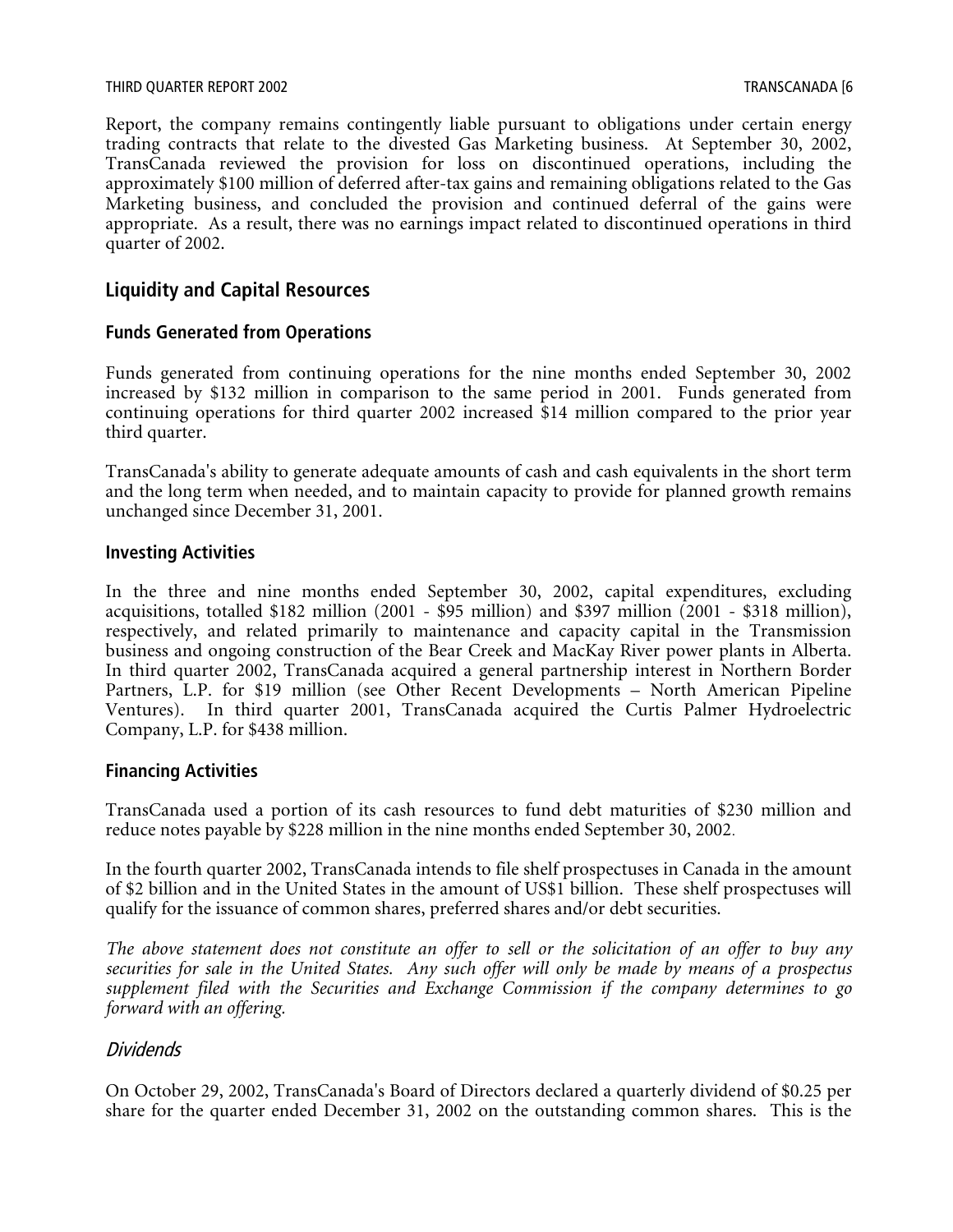156<sup>th</sup> consecutive quarterly dividend paid by TransCanada on its common shares, and is payable on January 31, 2003 to shareholders of record at the close of business on December 31, 2002. The Board also declared regular dividends on TransCanada's preferred shares.

#### **Discontinued Operations**

Net cash provided by discontinued operating activities was \$30 million for the nine months ended September 30, 2002 compared with net cash used in discontinued operating activities of \$663 million for the same period in 2001. The significant amount of net cash used in the nine months ended September 30, 2001 was primarily in the Gas Marketing business and included the return in 2001 of margin cash received in 2000, the settlement of natural gas trading losses and other working capital adjustments.

There were no dispositions of discontinued operations in the nine months ended September 30, 2002 compared to dispositions of \$954 million in the same period in 2001.

#### **Risk Management**

With respect to continuing operations, TransCanada's market risk remains substantially unchanged since December 31, 2001. However, with the recent deterioration in the creditworthiness of a number of counterparties, TransCanada has and will continue to mitigate this heightened credit risk with additional financial assurances, including letters of credit and/or cash. The company has retained certain exposures as a result of the divestiture of the Gas Marketing business. See explanation in Results of Operations - Discontinued Operations. For further information on risks, refer to Management's Discussion and Analysis in TransCanada's 2001 Annual Report.

TransCanada manages market and credit risk exposures in accordance with its corporate risk policies and position limits. The policies and limits are designed to mitigate the risk of significant loss. The company's primary market risks result from volatility in commodity prices, interest rates and foreign currency exchange rates. The company is also exposed to risk of loss due to the failure of counterparties to meet contractual financial obligations.

#### **Critical Accounting Policy**

TransCanada's critical accounting policy is the use of regulatory accounting for its regulated operations which remains unchanged since December 31, 2001. For further information on this critical accounting policy, refer to Management's Discussion and Analysis in TransCanada's 2001 Annual Report.

#### **Outlook**

The outlook for the company's segments remains relatively unchanged since December 31, 2001. Although disappointed with the June 2002 Fair Return decision which in TransCanada's opinion does not recognize the long-term business risks of the Canadian Mainline, the company remains committed to the Canadian pipeline business and to optimizing the risk-reward structure of its Canadian pipelines through negotiations with shippers and the regulatory process. The company has filed with the NEB a request for review and variance of the Fair Return decision. For further information on outlook, refer to Management's Discussion and Analysis in TransCanada's 2001 Annual Report.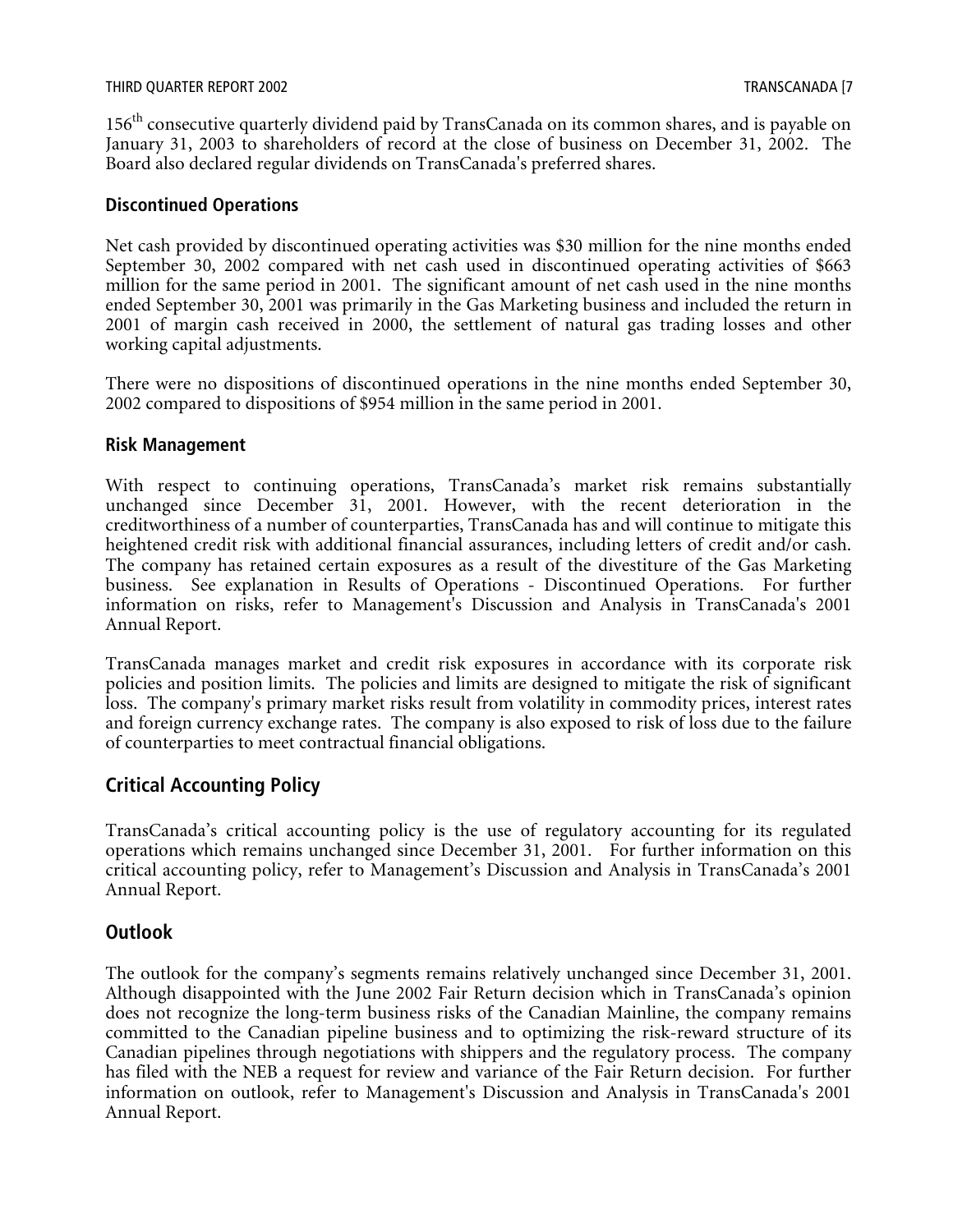#### THIRD QUARTER REPORT 2002 TRANSCANADA [8

The company's earnings and cash flow combined with a strong balance sheet at September 30, 2002 provides the financial flexibility for TransCanada to make disciplined investments in its core businesses of Transmission and Power. Credit ratings on the company's senior unsecured debt assigned by Dominion Bond Rating Service Limited, Moody's Investors Service and Standard & Poor's are currently A, A2 and A-, respectively, all with a stable trend or outlook.

#### **Other Recent Developments**

#### **Transmission**

#### Wholly-Owned Pipelines

In September 2002, TransCanada filed an application with the NEB for tolls on its Canadian Mainline. The company requested the tolls be effective January 1, 2003 upon expiry of currently approved tolls. In this application, TransCanada seeks approval of a new Southwest tolling zone around Dawn in southwestern Ontario, an increase in the bid floor price for Interruptible Transportation Service and an increase in depreciation rates in addition to continuation of certain operating incentives. Also in this application, TransCanada requested the NEB approve a fair return for 2003 that reflects the forthcoming decision on the review and variance application.

The Alberta System Rate Settlement expires on December 31, 2002, and negotiations are underway between TransCanada and its Alberta System customers for a successor to this settlement.

#### North American Pipeline Ventures

In August 2002, TransCanada acquired a general partnership interest in Northern Border Partners, L.P. from The Williams Companies Inc. for \$19 million. TransCanada now effectively owns 0.35 per cent of the aggregate two per cent general partnership interest in Northern Border Partners, L.P. and is entitled to a 17.5 per cent vote on the partnership policy committee.

#### **Power**

In September 2002, TransCanada signed an agreement to acquire the ManChief power plant from El Paso Corporation for approximately US\$127 million, subject to post closing adjustments. The closing of the acquisition is expected to be completed in the fourth quarter of 2002, pending necessary consents and regulatory approval. The ManChief power plant is a simple-cycle, twoturbine facility located near Brush, Colorado and has a generating capacity of 300 megawatts. The entire output of the plant is sold under long-term tolling contracts that expire in 2012.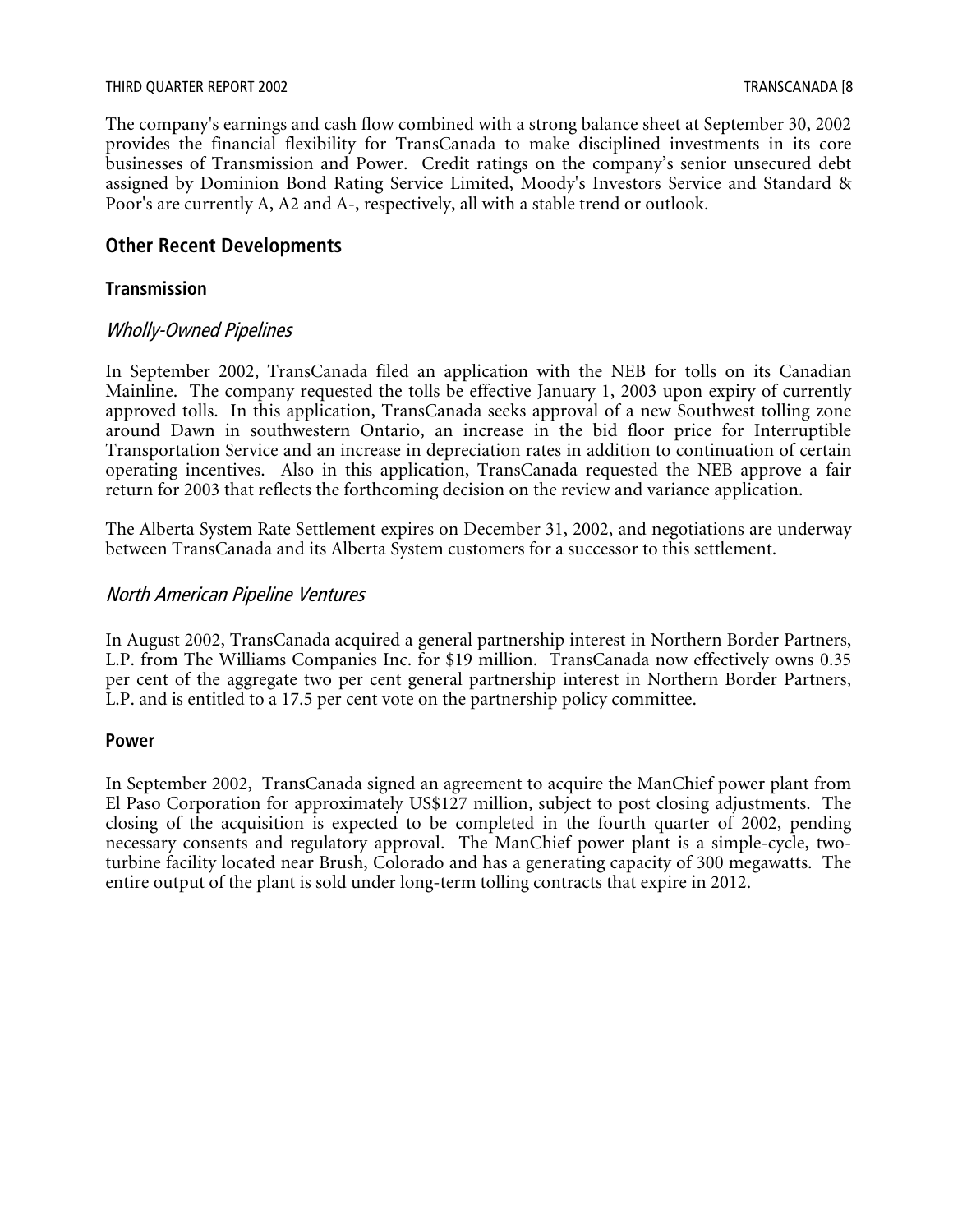#### **Forward-Looking Information**

Certain information in this quarterly report is forward-looking and is subject to important risks and uncertainties. The results or events predicted in this information may differ from actual results or events. Factors which could cause actual results or events to differ materially from current expectations include, among other things, the ability of TransCanada to successfully implement its strategic initiatives and whether such strategic initiatives will yield the expected benefits, the availability and price of energy commodities, regulatory decisions, competitive factors in the pipeline and power industry sectors, and the prevailing economic conditions in North America. For additional information on these and other factors, see the reports filed by TransCanada with Canadian securities regulators and with the United States Securities and Exchange Commission. TransCanada disclaims any intention or obligation to update or revise any forward-looking statements, whether as a result of new information, future events or otherwise.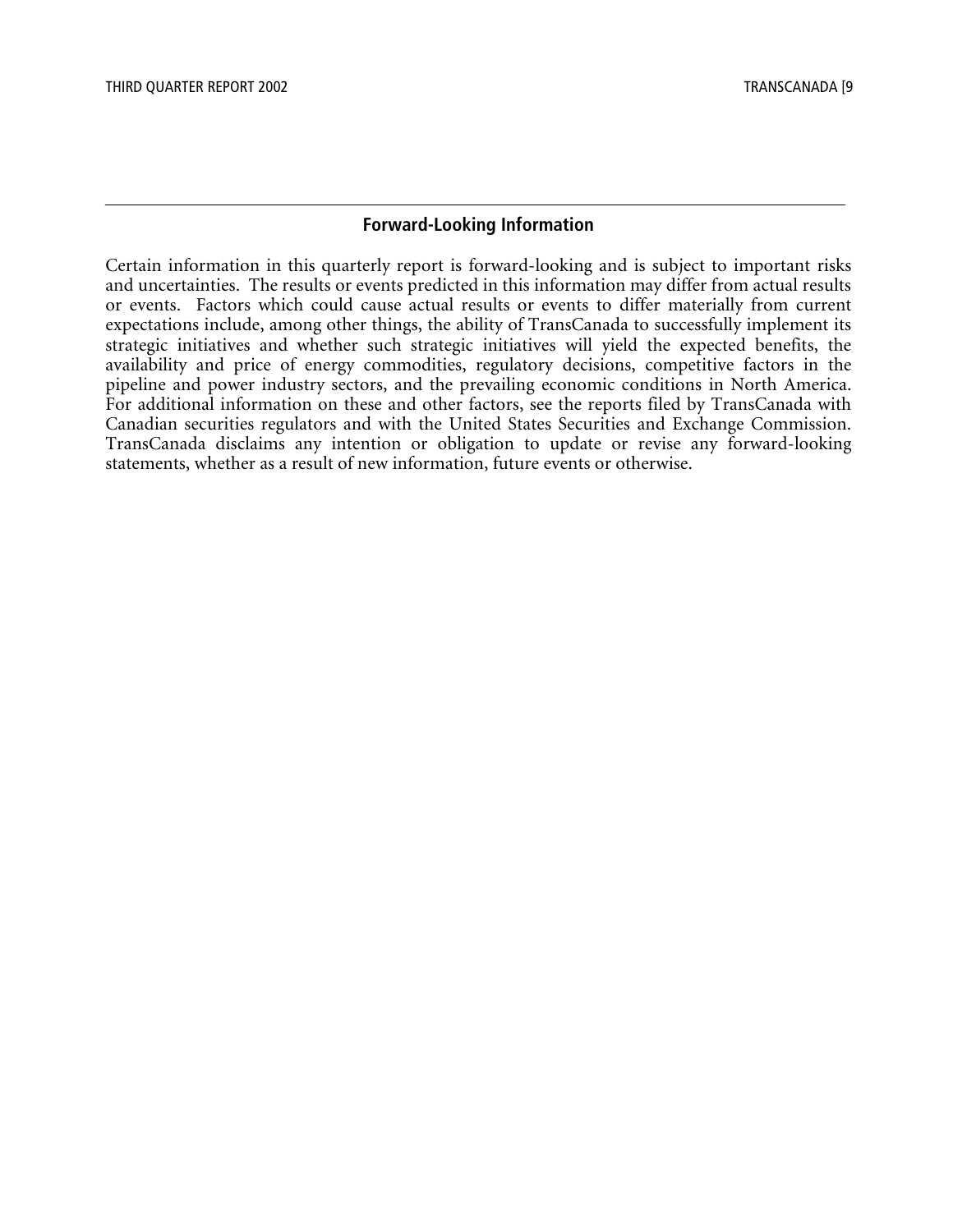# **Consolidated Income**

| (unaudited)                                     | Three months ended September 30 |                  | Nine months ended September 30 |                  |
|-------------------------------------------------|---------------------------------|------------------|--------------------------------|------------------|
| (millions of dollars except per share amounts)  | 2002                            | 2001             | 2002                           | 2001             |
| <b>Revenues</b>                                 | 1,285                           | 1,293            | 3,876                          | 3,996            |
| <b>Expenses</b>                                 |                                 |                  |                                |                  |
| Operating expenses                              | 549                             | 566              | 1,589                          | 1,782            |
| Depreciation                                    | 211                             | 198              | 631                            | 589              |
|                                                 | 760                             | 764              | 2,220                          | 2,371            |
| <b>Operating Income</b>                         | $\overline{525}$                | 529              | 1,656                          | 1,625            |
| <b>Other Expenses/(Income)</b>                  |                                 |                  |                                |                  |
| Financial charges                               | 213                             | 226              | 652                            | 664              |
| Financial charges of joint ventures             | 22                              | 26               | 67                             | 78               |
| Allowance for funds used during construction    | (2)                             |                  | (6)                            | (3)              |
| Interest and other income                       | (20)                            | (12)             | (56)                           | (60)             |
|                                                 | $\overline{213}$                | 240              | 657                            | 679              |
|                                                 |                                 |                  |                                |                  |
| <b>Income from Continuing Operations</b>        |                                 |                  |                                |                  |
| before income taxes                             | 312                             | 289              | 999                            | 946              |
| <b>Income Taxes - Current and Future</b>        | 123                             | 113              | 389                            | 374              |
| <b>Net Income from Continuing Operations</b>    | 189                             | 176              | 610                            | $\overline{572}$ |
| <b>Net Loss from Discontinued Operations</b>    |                                 |                  |                                | (87)             |
| <b>Net Income</b>                               | 189                             | $\overline{176}$ | 610                            | 485              |
| <b>Preferred Securities Charges</b>             | 8                               | 11               | 26                             | 35               |
| <b>Preferred Share Dividends</b>                | 6                               | 6                | 17                             | 17               |
| Net Income Applicable to Common Shares          | 175                             | 159              | 567                            | 433              |
|                                                 |                                 |                  |                                |                  |
| Net Income/(Loss) Applicable to Common Shares   |                                 |                  |                                |                  |
| Continuing operations                           | 175                             | 159              | 567                            | 520              |
| Discontinued operations                         |                                 |                  |                                | (87)             |
|                                                 | 175                             | 159              | $\overline{567}$               | 433              |
| Net Income/(Loss) Per Share - Basic and Diluted |                                 |                  |                                |                  |
| Continuing operations                           | \$0.37                          | \$0.33           | \$1.19                         | \$1.09           |
| Discontinued operations                         |                                 |                  |                                | (0.19)           |
|                                                 | \$0.37                          | \$0.33           | \$1.19                         | \$0.90           |
| <b>Average Shares Outstanding (millions)</b>    | 478.9                           | 475.8            | 478.0                          | 475.5            |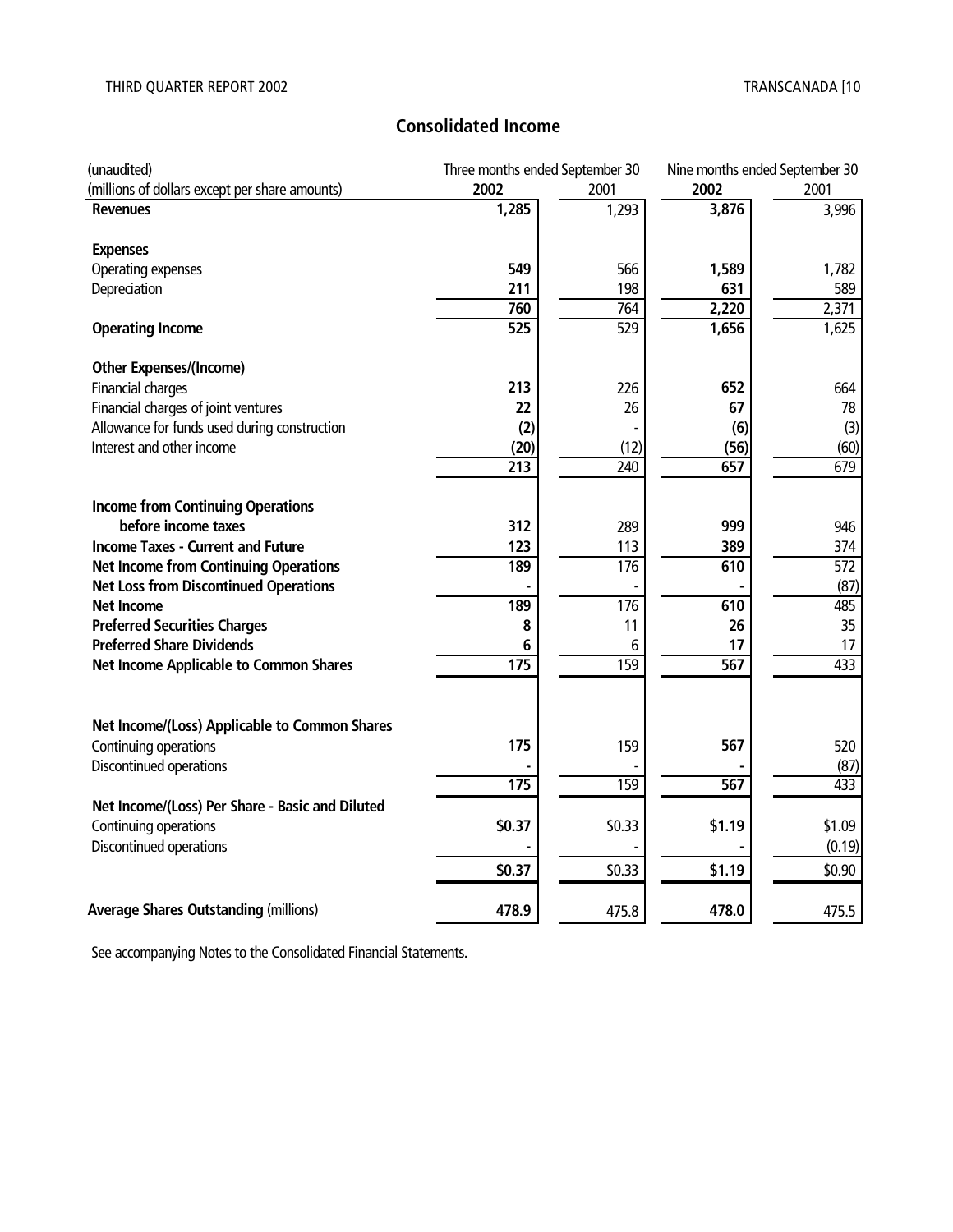# **Consolidated Cash Flows**

| (unaudited)                                                      |       | Three months ended September 30 |       | Nine months ended September 30 |
|------------------------------------------------------------------|-------|---------------------------------|-------|--------------------------------|
| (millions of dollars)                                            | 2002  | 2001                            | 2002  | 2001                           |
|                                                                  |       |                                 |       |                                |
| <b>Cash Generated From Operations</b>                            |       |                                 |       |                                |
| Net income from continuing operations                            | 189   | 176                             | 610   | 572                            |
| Depreciation                                                     | 211   | 198                             | 631   | 589                            |
| Future income taxes                                              | 71    | 74                              | 180   | 121                            |
| Other                                                            | (8)   |                                 | (26)  | (19)                           |
| Funds generated from continuing operations                       | 463   | 449                             | 1,395 | 1,263                          |
| (Increase)/decrease in operating working capital                 | (12)  | 150                             | (68)  | 71                             |
| Net cash provided by continuing operating activities             | 451   | 599                             | 1,327 | 1,334                          |
| Net cash (used in)/provided by discontinued operating activities | (21)  | (60)                            | 30    | (663)                          |
|                                                                  | 430   | 539                             | 1,357 | 671                            |
| <b>Investing Activities</b>                                      |       |                                 |       |                                |
| Capital expenditures                                             | (182) | (95)                            | (397) | (318)                          |
| Acquisitions, net of cash acquired                               | (19)  | (438)                           | (19)  | (475)                          |
| Disposition of assets                                            |       | (3)                             |       | 954                            |
| Deferred amounts and other                                       | 66    | 45                              | (47)  | 37                             |
| Net cash (used in)/provided by investing activities              | (135) | (491)                           | (463) | 198                            |
|                                                                  |       |                                 |       |                                |
| <b>Financing Activities</b>                                      |       |                                 |       |                                |
| Dividends and preferred securities charges                       | (140) | (131)                           | (407) | (379)                          |
| Notes payable issued/(repaid), net                               | 12    | (95)                            | (228) | (150)                          |
| Reduction of long-term debt                                      | (114) | (282)                           | (230) | (629)                          |
| Non-recourse debt of joint ventures issued                       | 19    | 7                               | 24    | 18                             |
| Reduction of non-recourse debt of joint ventures                 | (9)   | (14)                            | (51)  | (47)                           |
| Common shares issued                                             | 12    | 9                               | 43    | 19                             |
| Net cash used in financing activities                            | (220) | (506)                           | (849) | (1, 168)                       |
|                                                                  |       |                                 |       |                                |
| Increase/(Decrease) in Cash and Short-Term Investments           | 75    | (458)                           | 45    | (299)                          |
| <b>Cash and Short-Term Investments</b>                           |       |                                 |       |                                |
| Beginning of period                                              | 269   | 668                             | 299   | 509                            |
|                                                                  |       |                                 |       |                                |
| <b>Cash and Short-Term Investments</b>                           |       |                                 |       |                                |
| End of period                                                    | 344   | 210                             | 344   | 210                            |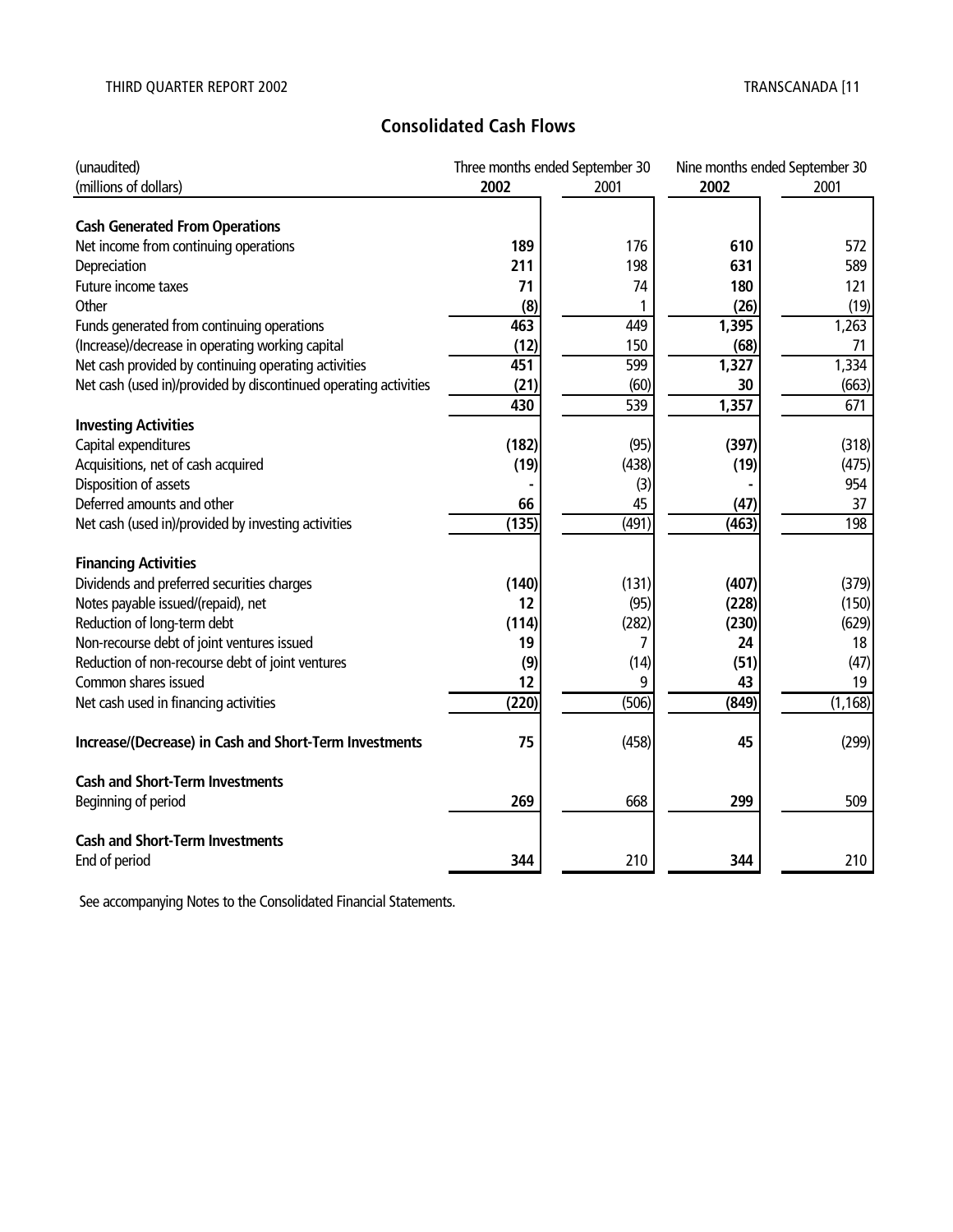# **Consolidated Balance Sheet**

|                                                        | September 30, 2002 | December 31, |
|--------------------------------------------------------|--------------------|--------------|
| (millions of dollars)                                  | (unaudited)        | 2001         |
| <b>ASSETS</b>                                          |                    |              |
| <b>Current Assets</b>                                  |                    |              |
| Cash and short-term investments                        | 344                | 299          |
| Accounts receivable                                    | 719                | 655          |
| Inventories                                            | 184                | 177          |
| Other                                                  | 60                 | 43           |
|                                                        | 1,307              | 1,174        |
| <b>Long-Term Investments</b>                           | 291                | 268          |
| <b>Plant, Property and Equipment</b>                   | 17,612             | 17,863       |
| <b>Other Assets</b>                                    | 603                | 649          |
|                                                        | 19,813             | 19,954       |
|                                                        |                    |              |
| LIABILITIES AND SHAREHOLDERS' EQUITY                   |                    |              |
| <b>Current Liabilities</b>                             |                    |              |
| Notes payable                                          | 115                | 343          |
| Accounts payable                                       | 792                | 786          |
| <b>Accrued interest</b>                                | 243                | 233          |
| Current portion of long-term debt                      | 631                | 483          |
| Current portion of non-recourse debt of joint ventures | 80                 | 44           |
| Provision for loss on discontinued operations          | 224                | 264          |
|                                                        | 2,085              | 2,153        |
| <b>Deferred Amounts</b>                                | 368                | 393          |
| <b>Long-Term Debt</b>                                  | 8,963              | 9,347        |
| <b>Future Income Taxes</b>                             | 189                | 39           |
| <b>Non-Recourse Debt of Joint Ventures</b>             | 1,229              | 1,295        |
| <b>Junior Subordinated Debentures</b>                  | 238                | 237          |
|                                                        | 13,072             | 13,464       |
| <b>Shareholders' Equity</b>                            |                    |              |
| Preferred securities                                   | 674                | 675          |
| Preferred shares                                       | 389                | 389          |
| Common shares                                          | 4,607              | 4,564        |
| Contributed surplus                                    | 263                | 263          |
| Retained earnings                                      | 794                | 586          |
| Foreign exchange adjustment                            | 14                 | 13           |
|                                                        | 6,741              | 6,490        |
|                                                        | 19,813             | 19,954       |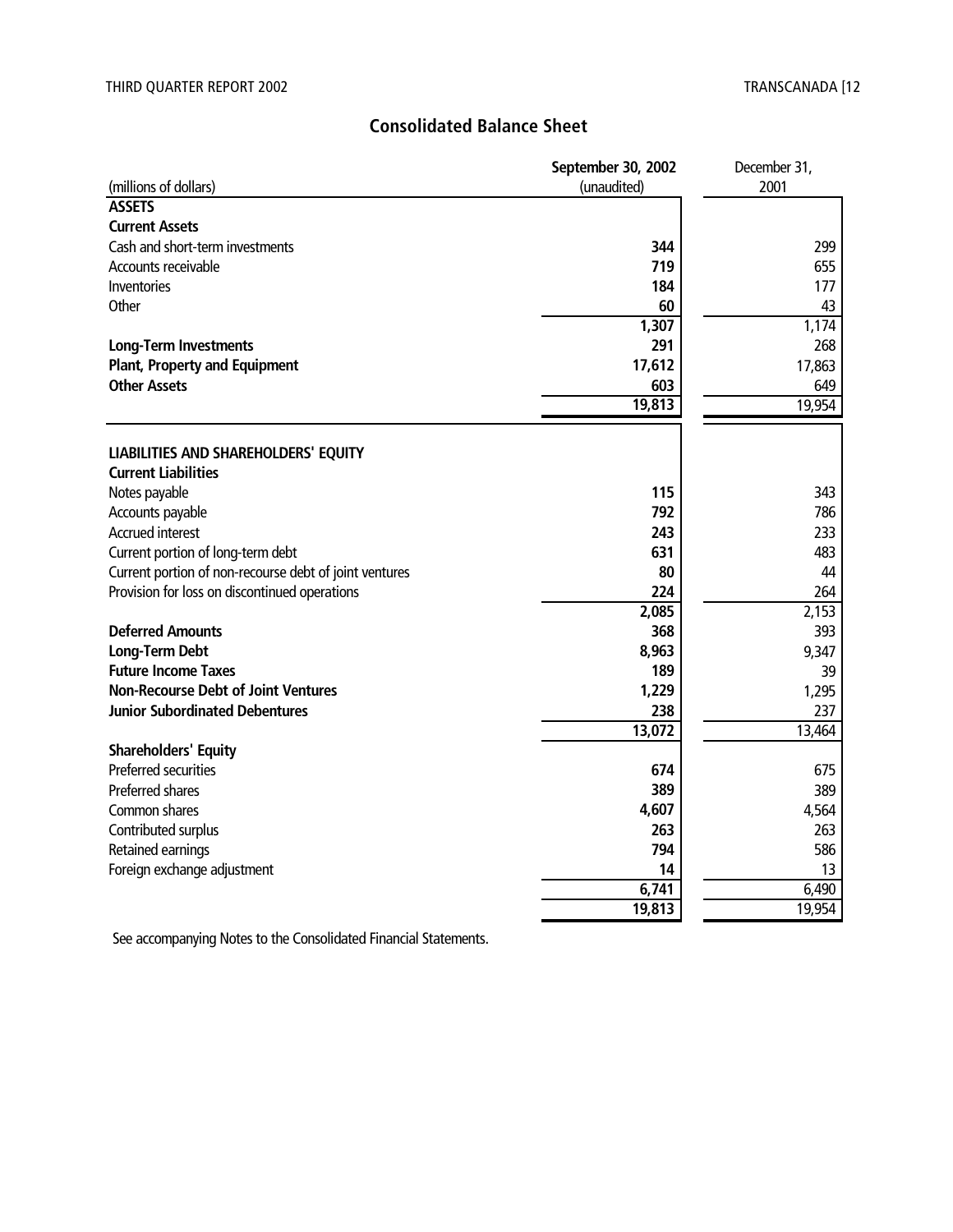# **Consolidated Retained Earnings**

| (unaudited)                    |       | Nine months ended September 30 |  |  |
|--------------------------------|-------|--------------------------------|--|--|
| (millions of dollars)          | 2002  | 2001                           |  |  |
| Balance at beginning of period | 586   | 395                            |  |  |
| Net income                     | 610   | 485                            |  |  |
| Preferred securities charges   | (26)  | (35)                           |  |  |
| Preferred share dividends      | (17)  | (17)                           |  |  |
| Common share dividends         | (359) | (320)                          |  |  |
|                                | 794   | 508                            |  |  |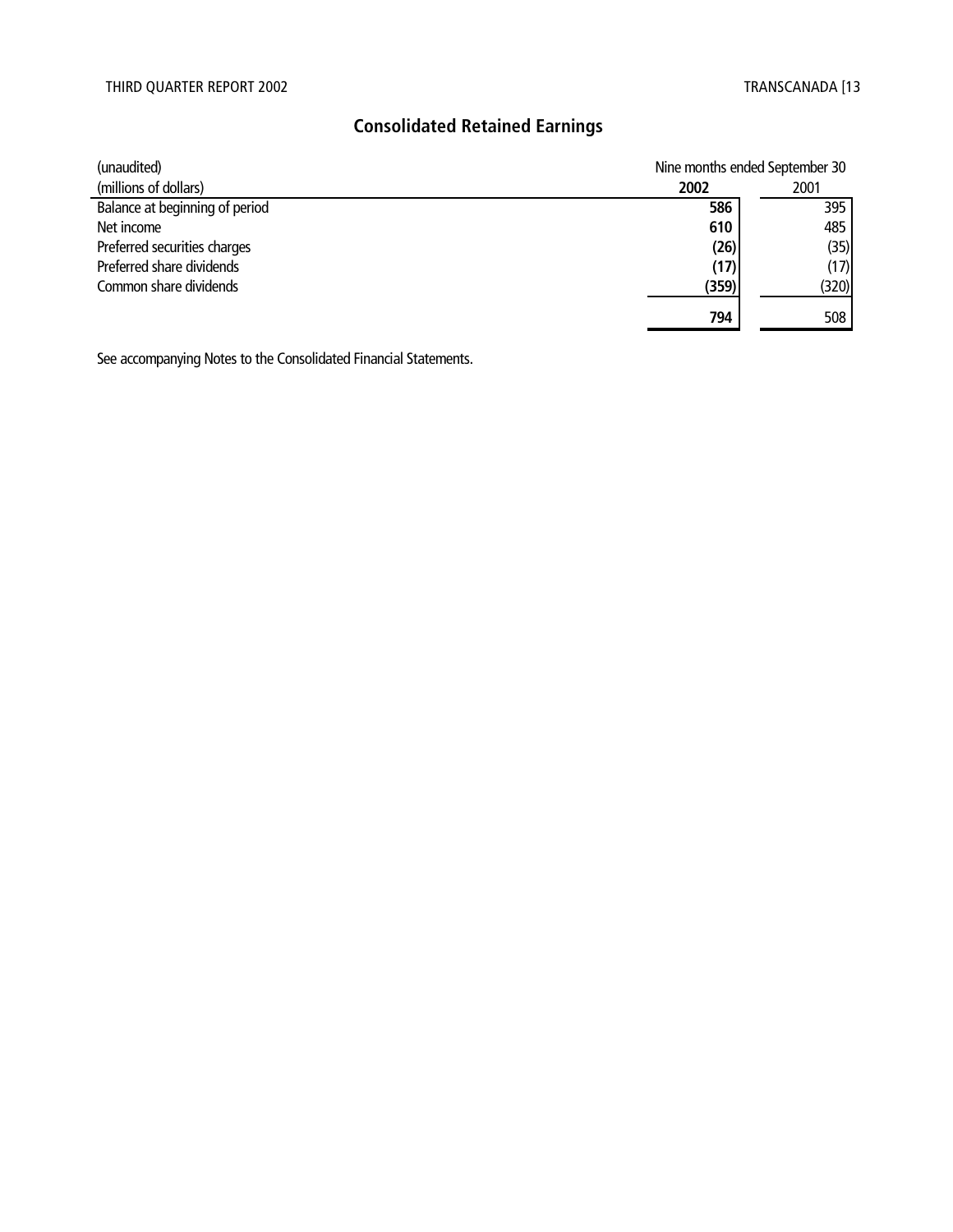# **Notes to Consolidated Financial Statements (Unaudited)**

#### **1. Significant Accounting Policies**

The consolidated financial statements of TransCanada PipeLines Limited (TransCanada or the company) have been prepared in accordance with Canadian generally accepted accounting principles. The accounting policies applied are consistent with those outlined in the company's annual financial statements for the year ended December 31, 2001 except as stated below. These consolidated financial statements for the nine months ended September 30, 2002 do not include all disclosures required in the annual financial statements and should be read in conjunction with the annual financial statements included in TransCanada's 2001 Annual Report. Amounts are stated in Canadian dollars unless otherwise indicated. Certain comparative figures have been reclassified to conform with the current period's presentation.

Since a determination of many assets, liabilities, revenues and expenses is dependent upon future events, the preparation of these consolidated financial statements requires the use of estimates and assumptions. In the opinion of Management, these consolidated financial statements have been properly prepared within reasonable limits of materiality and within the framework of the company's significant accounting policies.

#### Regulation

In June 2002, the company received the National Energy Board (NEB) decision on its Fair Return application (Fair Return decision) to determine the cost of capital to be included in the calculation of 2001 and 2002 final tolls on its Canadian Mainline. The Fair Return decision on the cost of capital included an increase in the deemed common equity ratio from 30 to 33 per cent effective January 1, 2001. The NEB also decided that the return on equity as calculated based on the NEB formula continued to be appropriate for the Canadian Mainline which results in an approved rate of return on common equity of 9.61 per cent for 2001 and 9.53 per cent for 2002. The results for the nine months ended September 30, 2002 include after-tax net earnings of \$30 million or \$0.06 per share representing the impact of the Fair Return decision for the period January 1, 2001 to September 30, 2002.

# **2. Accounting Changes**

#### Price risk management

Effective September 30, 2002, the company adopted accrual accounting for energy trading contracts in its continuing operations, changing from its previous policy of mark-to-market accounting for these contracts. This accounting change has been applied retroactively with restatement of prior periods. This change eliminates unrealized gains and losses on energy trading contracts recognized under mark-tomarket accounting. The cumulative effect of this accounting change as at January 1, 2001 was a decrease of \$20 million in retained earnings. The impact of this change on earnings for the year ended December 31, 2001 was an increase of \$11 million, which is reflected in the Power segment. The adoption of this policy resulted in an increase/(decrease) to previously reported net earnings of: first quarter 2001 – \$7 million; second quarter 2001 - \$9 million; third quarter 2001 - \$(4) million; first quarter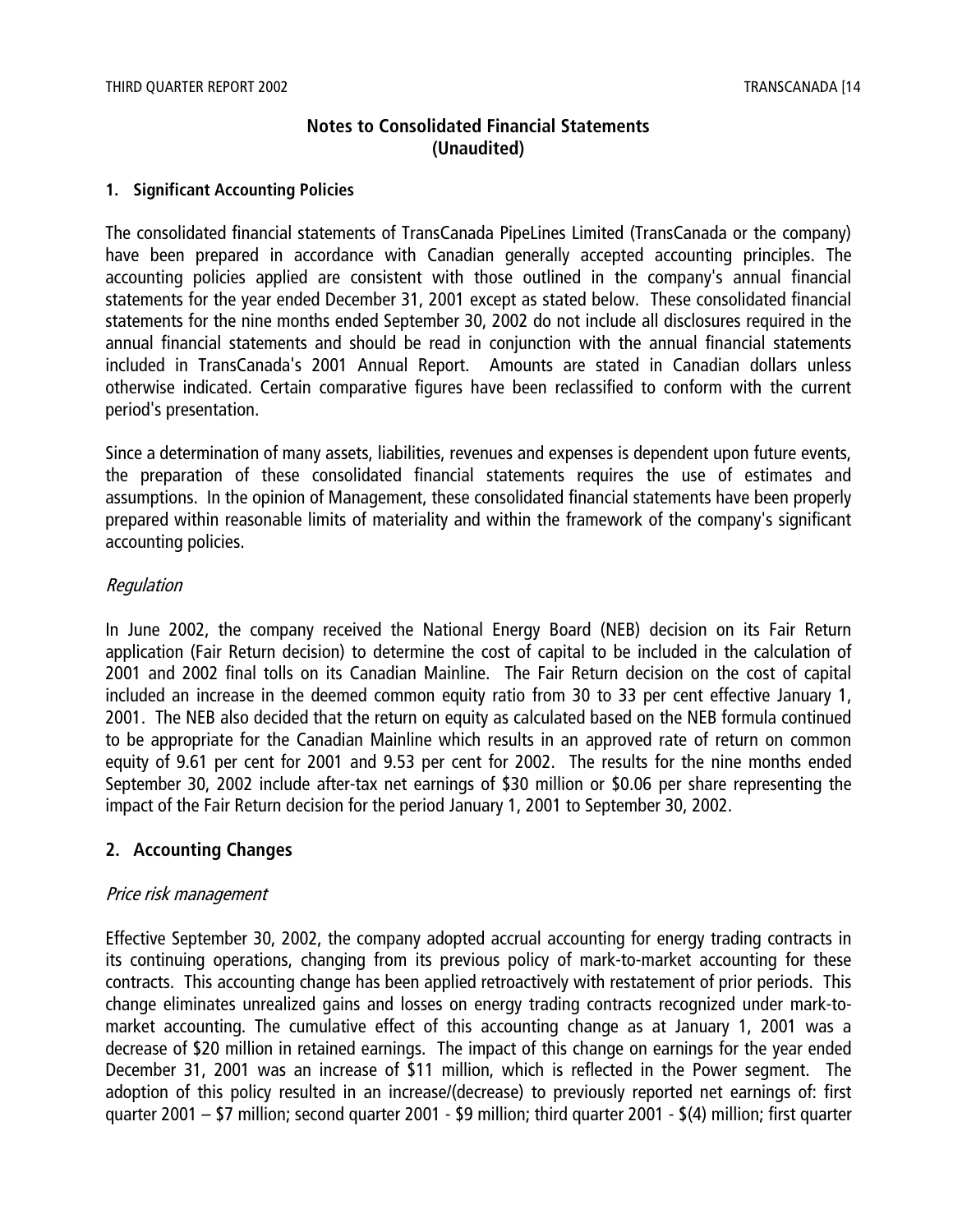2002 - \$1 million and second quarter 2002 - \$3 million. If the company had continued to use mark-tomarket accounting, the net earnings for the three months ended September 30, 2002 would have decreased by \$4 million.

#### Foreign currency translation

Effective January 1, 2002, TransCanada adopted the amendment to the Canadian Institute of Chartered Accountants (CICA) Handbook Section "Foreign Currency Translation". This amendment eliminates the deferral and amortization of unrealized translation gains and losses on foreign currency denominated monetary items that have a fixed or ascertainable life extending beyond the end of the fiscal year following the current reporting period. This accounting change was applied retroactively with restatement of prior periods. The cumulative effect of this accounting change as at January 1, 2001 was an increase of \$1 million in retained earnings. The impact of this change on net earnings for the year ended December 31, 2001, which is reflected in the Corporate segment, was an increase of \$5 million. The impact of this change on net earnings for the three and nine months ended September 30, 2002 was nil (first quarter 2001 - \$(4) million; second quarter 2001 - \$9 million; third and fourth quarter 2001 – nil).

After reflecting the accounting changes, the following amounts in the Consolidated Balance Sheet, Consolidated Statement of Income and Consolidated Statement of Cash Flows as at and for the years ended December 31, 2001 and December 31, 2000, respectively have been restated as follows.

| (millions of dollars)                      | 2001   | 2000   |
|--------------------------------------------|--------|--------|
| <b>Consolidated Balance Sheet</b>          |        |        |
| Energy trading assets                      |        |        |
| Current asset                              |        |        |
| Long-term asset                            |        |        |
| Other assets                               | 649    | 524    |
| Future income tax asset                    |        | 204    |
| <b>Total assets</b>                        | 19,954 | 24,817 |
| Energy trading liabilities                 |        |        |
| Current liability                          |        |        |
| Long-term liability                        |        |        |
| Future income tax liability                | 39     |        |
| <b>Total liabilities</b>                   | 13,464 | 18,248 |
| Retained earnings                          | 586    | 395    |
| <b>Consolidated Income</b>                 |        |        |
| Revenues                                   | 5,275  | 4,384  |
| Operating expenses                         | 2,322  | 1,672  |
| <b>Financial charges</b>                   | 889    | 953    |
| Income taxes - current and future          | 480    | 354    |
| Net income                                 | 686    | 768    |
| <b>Consolidated Cash Flows</b>             |        |        |
| Funds generated from continuing operations | 1,624  | 1,495  |
| Net cash provided by investing activities  | 123    | 1,067  |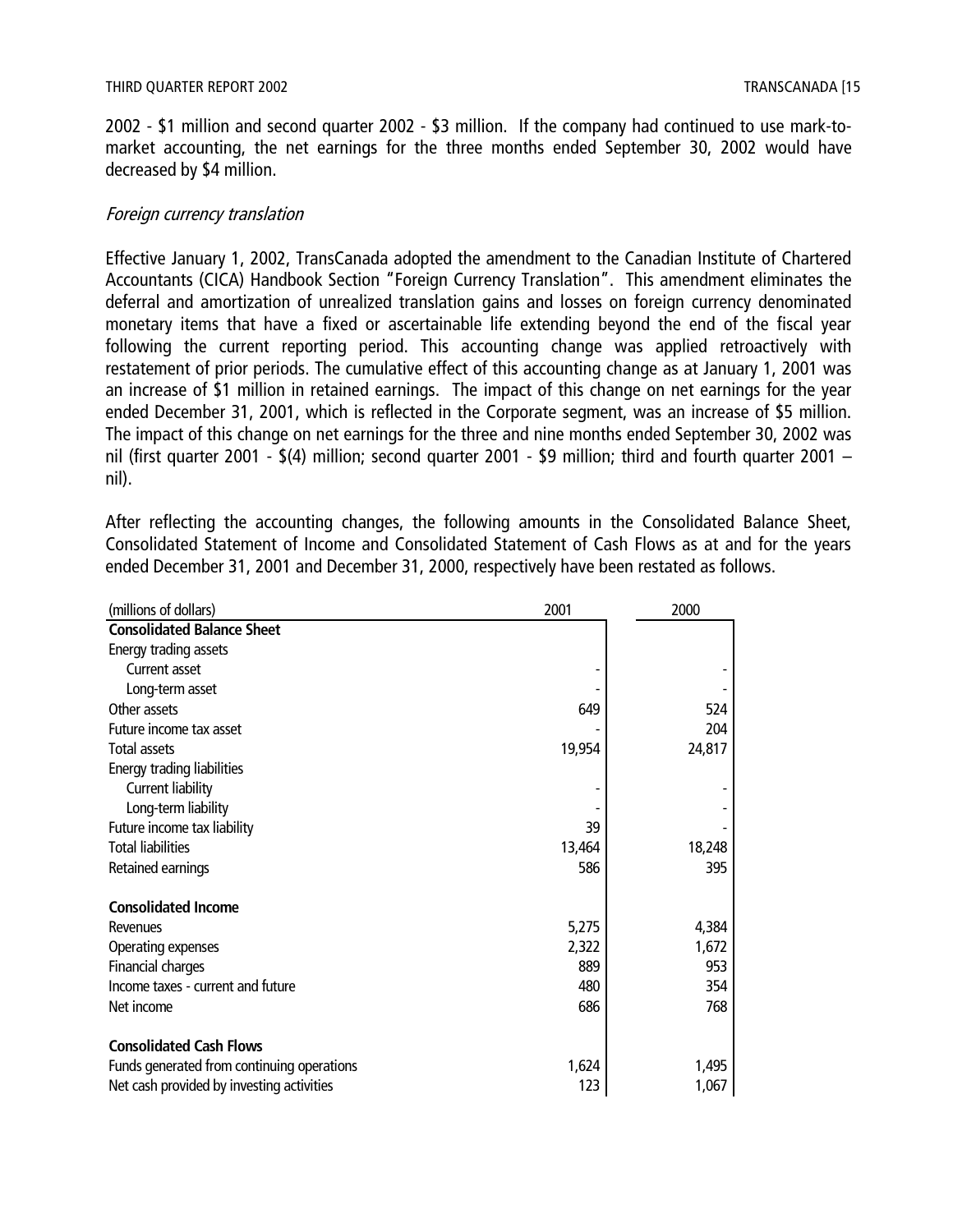#### Stock-Based Compensation

Effective January 1, 2002, TransCanada adopted the new standard of the CICA Handbook Section "Stock-Based Compensation and Other Stock-Based Payments". This section establishes standards for the recognition, measurement and disclosure of stock-based compensation and other stock-based payments made in exchange for goods and services. It applies to transactions in which an enterprise grants shares of common stock, stock options, or other equity instruments, or incurs liabilities based on the price of common stock or other equity instruments. This section is consistent in most respects with Statement of Financial Accounting Standard No. 123 which was adopted by the company for U.S. GAAP purposes prior to 2002. This new standard has been applied prospectively for Canadian GAAP purposes, effective January 1, 2002.

On February 25, 2002, the company issued 1,946,300 options to purchase common shares at \$21.43 under the company's Key Employee Stock Incentive Plan. Generally, 25 per cent of the common shares subject to an option may be purchased on the award date and 25 per cent on each of the three following award date anniversaries.

TransCanada uses settlement date accounting to account for employee stock options. Under settlement date accounting, there is no requirement to record an expense on the date the options are granted. For stock options granted after January 1, 2002, the use of the fair value method prescribed under the new standard would have resulted in lower net income applicable to common shares of \$2 million and lower net income per share of \$0.01 for the nine months ended September 30, 2002. The company uses the Black-Scholes model for this calculation.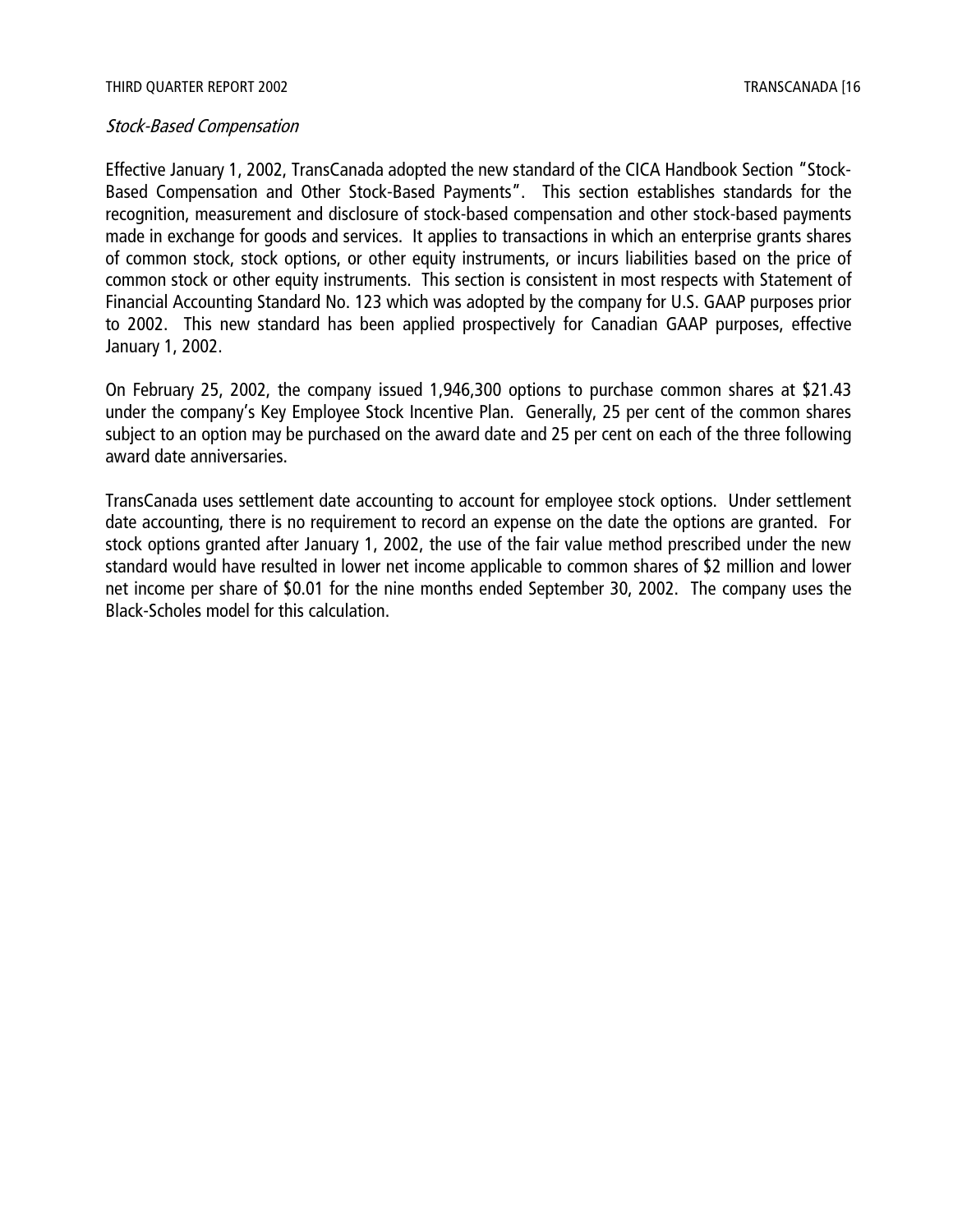# **3. Segmented Information**

|                                        | <b>Transmission</b> |       | <b>Power</b> |       | Corporate |      | <b>Total</b> |       |
|----------------------------------------|---------------------|-------|--------------|-------|-----------|------|--------------|-------|
| Three months ended September 30        |                     |       |              |       |           |      |              |       |
| (unaudited - millions of dollars)      | 2002                | 2001  | 2002         | 2001  | 2002      | 2001 | 2002         | 2001  |
| Revenues                               | 971                 | 974   | 314          | 319   |           |      | 1,285        | 1,293 |
| Operating expenses                     | (301)               | (311) | (244)        | (253) | (4)       | (2)  | (549)        | (566) |
| Depreciation                           | (196)               | (188) | (15)         | (10)  |           |      | (211)        | (198) |
| Operating income/(loss)                | 474                 | 475   | 55           | 56    | (4)       | (2)  | 525          | 529   |
| Financial and preferred equity charges | (202)               | (214) | (3)          | (4)   | (22)      | (25) | (227)        | (243) |
| Financial charges of joint ventures    | (22)                | (25)  |              | (1)   |           |      | (22)         | (26)  |
| Other income                           | 14                  | 5     | 4            | 3     | 4         | 4    | 22           | 12    |
| Income taxes                           | (110)               | (96)  | (21)         | (21)  | 8         | 4    | (123)        | (113) |
| Continuing operations                  | 154                 | 145   | 35           | 33    | (14)      | (19) | 175          | 159   |
| Discontinued operations                |                     |       |              |       |           |      |              |       |
| Net Income Applicable to               |                     |       |              |       |           |      |              |       |
| <b>Common Shares</b>                   |                     |       |              |       |           |      | 175          | 159   |

|                                        |       | <b>Transmission</b><br><b>Power</b> |       | Corporate |                          | <b>Total</b> |          |         |
|----------------------------------------|-------|-------------------------------------|-------|-----------|--------------------------|--------------|----------|---------|
| Nine months ended September 30         |       |                                     |       |           |                          |              |          |         |
| (unaudited - millions of dollars)      | 2002  | 2001                                | 2002  | 2001      | 2002                     | 2001         | 2002     | 2001    |
| Revenues                               | 2,914 | 2,890                               | 962   | 1,106     | $\overline{\phantom{0}}$ |              | 3,876    | 3,996   |
| Operating expenses                     | (847) | (913)                               | (734) | (854)     | (8)                      | (15)         | (1, 589) | (1,782) |
| Depreciation                           | (586) | (562)                               | (45)  | (25)      |                          | (2)          | (631)    | (589)   |
| Operating income/(loss)                | 1,481 | 1,415                               | 183   | 227       | (8)                      | (17)         | 1,656    | 1,625   |
| Financial and preferred equity charges | (616) | (644)                               | (9)   | (11)      | (70)                     | (61)         | (695)    | (716)   |
| Financial charges of joint ventures    | (67)  | (74)                                |       | (4)       |                          |              | (67)     | (78)    |
| Other income                           | 38    | 25                                  | 11    | 9         | 13                       | 29           | 62       | 63      |
| Income taxes                           | (345) | (290)                               | (69)  | (88)      | 25                       | 4            | (389)    | (374)   |
| Continuing operations                  | 491   | 432                                 | 116   | 133       | (40)                     | (45)         | 567      | 520     |
| Discontinued operations                |       |                                     |       |           |                          |              |          | (87)    |
| <b>Net Income Applicable to</b>        |       |                                     |       |           |                          |              |          |         |
| <b>Common Shares</b>                   |       |                                     |       |           |                          |              | 567      | 433     |

| September 30, 2002 | December 31, |
|--------------------|--------------|
| (unaudited)        | 2001         |
| 17,047             | 17,269       |
| 1,941              | 1,880        |
| 634                | 480          |
| 19,622             | 19,629       |
| 191                | 325          |
| 19,813             | 19,954       |
|                    |              |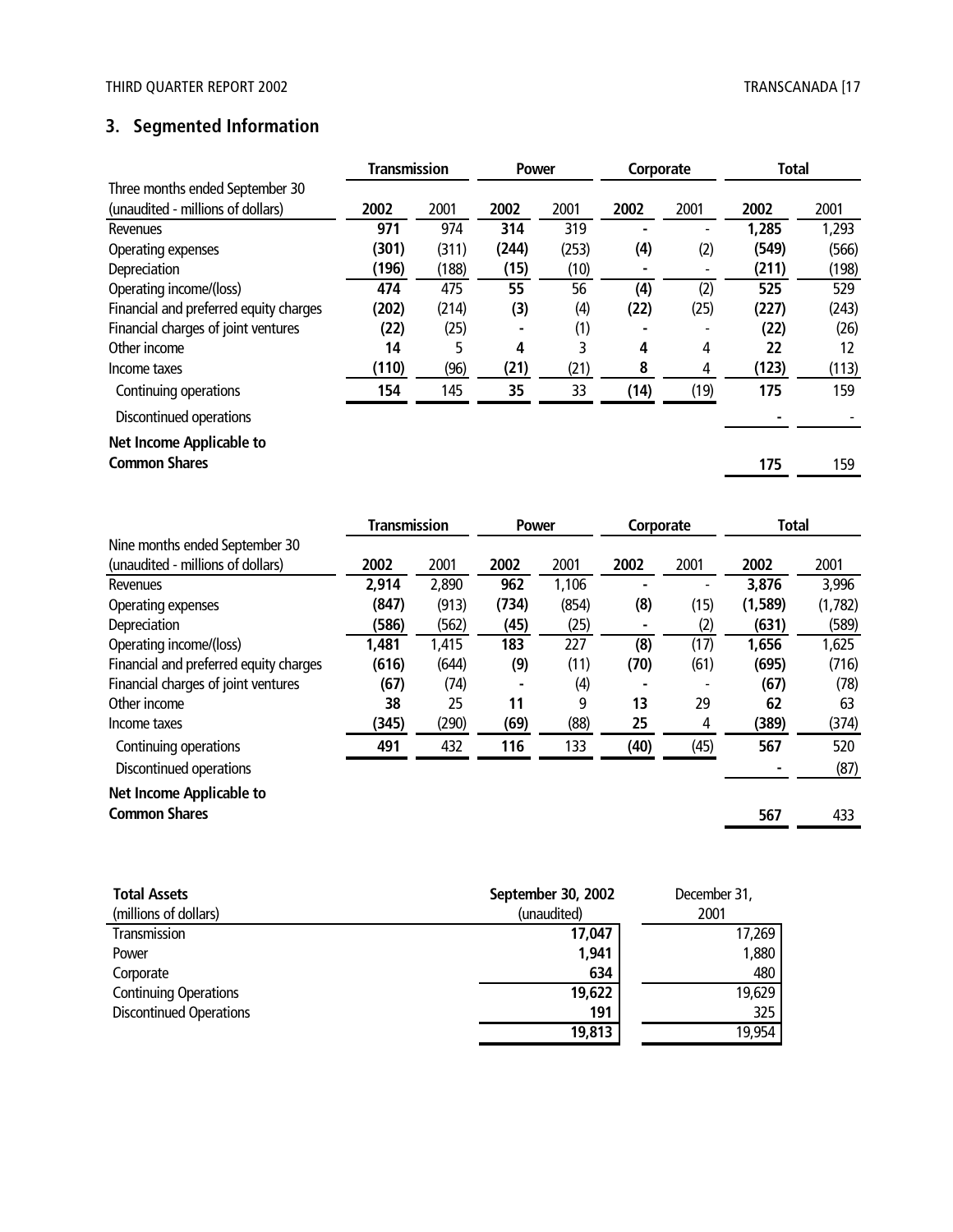#### **4. Discontinued Operations**

In July 2001, the Board of Directors approved a plan to dispose of the company's Gas Marketing business. The Gas Marketing business provided supply, transportation and asset management services, as well as structured financial products and services. In December 1999, the Board of Directors approved a plan (December Plan) to dispose of the company's International, Canadian Midstream and certain other businesses. The company's disposals under both plans were substantially completed at December 31, 2001.

The company remains contingently liable pursuant to obligations under certain energy trading contracts that relate to the divested Gas Marketing business. At September 30, 2002, the provision for loss on discontinued operations, including approximately \$100 million of deferred after-tax gains and remaining obligations related to the Gas Marketing business, was reviewed and was concluded to be appropriate.

Revenues from discontinued operations for third quarter 2002 were \$7 million (third quarter 2001 - \$2,342 million) and for the nine months ended September 30, 2002 were \$30 million (2001 - \$12,231 million). The provision for loss on discontinued operations at September 30, 2002 was \$224 million (December 31, 2001 - \$264 million). This was comprised of \$125 million (December 31, 2001 - \$129 million) relating to Gas Marketing and \$99 million (December 31, 2001 - \$135 million) relating to the December Plan.

#### **Other Financial Information on Discontinued Operations**

The following amounts related to discontinued operations are included in the consolidated balance sheet.

|                                              | September 30, 2002 | December 31,     |
|----------------------------------------------|--------------------|------------------|
| (millions of dollars)                        | (unaudited)        | 2001             |
| Current assets                               | 88                 | 113 <sub>1</sub> |
| Non-current assets                           | 103                | 212              |
| <b>Current liabilities</b>                   | (91)               | (116)            |
| Non-current liabilities                      | (2)                | (9)              |
| <b>Net Assets of Discontinued Operations</b> | 98                 | 200              |

#### **5. Commitments and Contingencies**

The California Attorney General has filed a complaint for civil penalties in California Superior Court under the California Business and Professions Code. The complaint alleges that certain TransCanada subsidiaries and affiliates engaged in sales or purchases of electricity in California for which they failed to comply with the filing requirements of the Federal Power Act and FERC orders. TransCanada believes the actions of its subsidiaries and affiliates were in compliance with the Federal Power Act and FERC requirements. TransCanada considers the complaint to be without merit and is vigorously defending it.